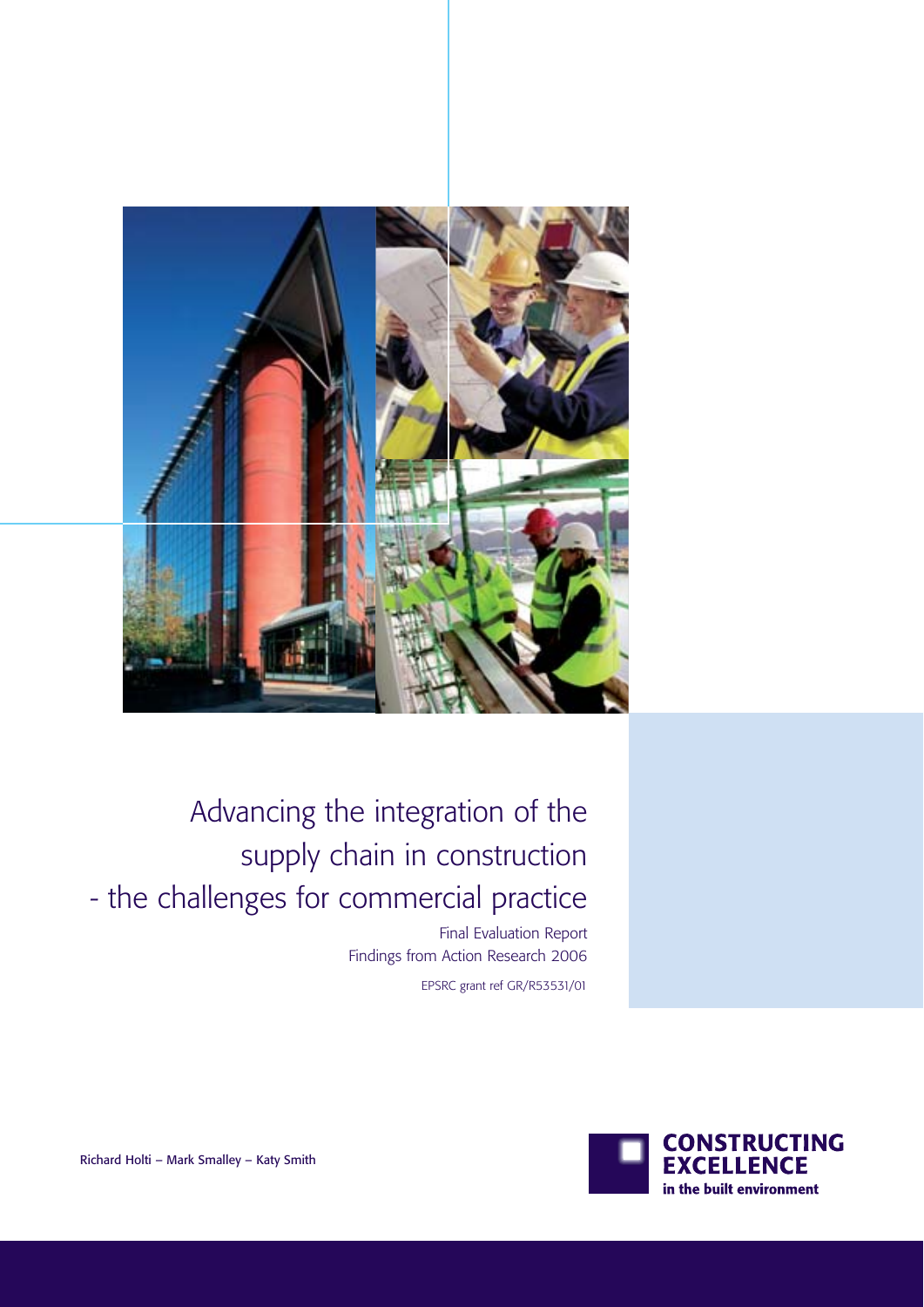# **Contents**

|                                                 | 1                                                             | Introduction and Overview                                                                                     | 3  |
|-------------------------------------------------|---------------------------------------------------------------|---------------------------------------------------------------------------------------------------------------|----|
|                                                 | 1.1                                                           | Background                                                                                                    | 3  |
|                                                 | 1.2                                                           | The initial conception of the project                                                                         | 3  |
|                                                 | 1.3                                                           | Summary of action research activities                                                                         | 4  |
|                                                 | 1.4                                                           | Modifications to the objectives of the project                                                                | 5  |
|                                                 | 1.5                                                           | Overview of findings: the purpose and structure of this report                                                | 6  |
|                                                 | $\overline{2}$                                                | Strategic rationales and ambivalences about integrated<br>supply chain relations                              | 7  |
|                                                 | 2.1                                                           | The range of strategic rationales                                                                             | 7  |
|                                                 | 2.2                                                           | Causes of strategic ambivalence                                                                               | 10 |
|                                                 | 3                                                             | Understanding the process of developing<br>integrated ways of working with supply partners                    | 12 |
|                                                 | 3.1                                                           | The range of inter-organisational practices implicated                                                        | 12 |
|                                                 | 3.2                                                           | The role of social capital in developing collaborative routines and improved<br>capabilities at project level | 14 |
|                                                 | 4                                                             | Evaluating performance of integrated supply arrangements                                                      | 21 |
|                                                 | 4.1                                                           | Stakeholder evaluation as an approach for measuring the performance of integrated supply                      | 21 |
|                                                 | 4.2                                                           | Experiences with stakeholder-based performance evaluation                                                     | 23 |
|                                                 | 4.3                                                           | Implications for future development of measurement                                                            | 25 |
|                                                 | 5                                                             | Conclusions and implications                                                                                  | 26 |
|                                                 | 5.1                                                           | Conclusions on forces that shape successful innovation                                                        | 26 |
|                                                 | 5.2                                                           | Overview of the guidance material on developing supply chain integration                                      | 26 |
|                                                 | References                                                    |                                                                                                               | 28 |
| Appendix 1: Members of the Action Learning Club |                                                               |                                                                                                               | 29 |
|                                                 | Appendix 2: Contents of the 'Building Down Barriers' handbook |                                                                                                               |    |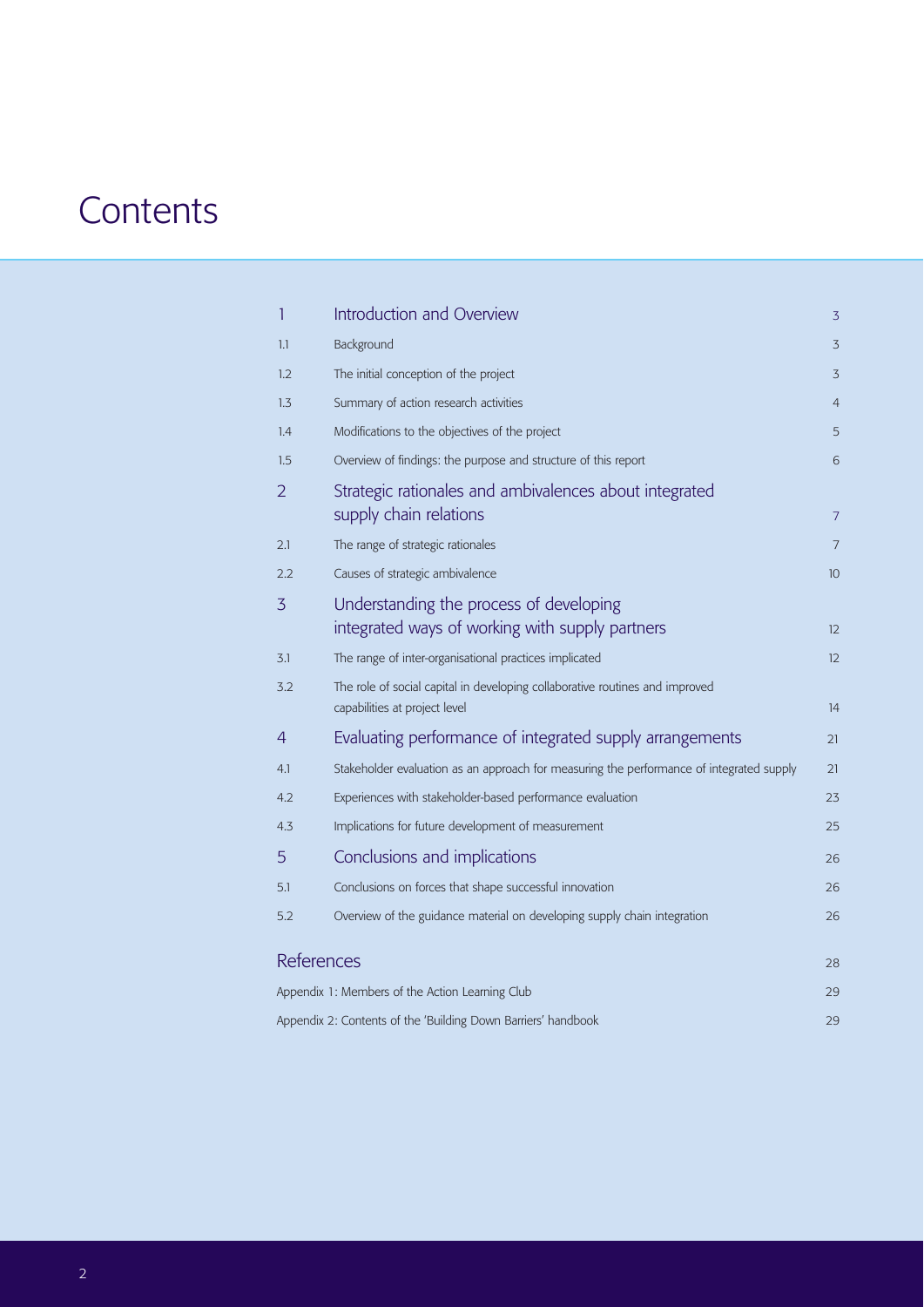# 1 Introduction and Overview

### 1.1 Background

Established approaches to construction procurement have been based on aggressive bargaining between buyers and suppliers over issues of price, delivery date and payment date, conducted within an atmosphere of legalistic mistrust (Latham 1994, Construction Task Force 1998).

Each player has been encouraged to optimise their own commercial position, often at the expense of the value delivered by the system as a whole. Responsibilities for different aspects of design, construction and maintenance have been fragmented and interfaces between them negotiated within a defensive and adversarial culture. The Construction Task Force Report *Rethinking Construction (1998)* and its successor *Accelerating Change (2002)* clearly defined a need for radical progress away from UK construction industry norms and such aspirations form a common thread that runs through most current initiatives in the sector, including the guidance for public procurement produced by the Office of Government Commerce, and the National Audit Office reports *Modernising Construction(2001)* and *Improving Public Services Through Better Construction (2005).*

#### 1.2 The initial conception of the project

The project ran from mid 2002 until late 2005, and was carried out jointly by the Open University (OU) Business School and Constructing Excellence.

It was funded by the Department of Trade and Industry and Engineering and Physical Sciences Research Council. It set out to develop guidance tools and processes for achieving greater integration between the members of the supply chains responsible for designing and delivering the built environment. The initial objectives of the project stemmed from a previous Scoping Study into the nature of the challenges being experienced by leading designers and construction contractors. This Scoping Study led to a working hypothesis, shared by the research team and the companies involved:

*"Integrated working at project level involving long-term supply arrangements will deliver better value to clients and more secure returns to industry. However this also requires new approaches to commercial practices, so 'change' needs to occur across a number of different areas of supply chain activity."*

This led to an initial plan for the project to develop:

- a framework for describing and analysing costs for use in integrated design processes
- performance measurement systems with which to measure joint supply performance and demonstrate delivery of value to clients
- long term trading agreements that will support joint improvement over time.

The project used an action research methodology to help practitioners understand and create changes in their commercial practices within the UK construction industry. Action research combines scientific inquiry ('research') with real organisational change. It provides a framework for those who are experiencing a problematic situation in an organisation or workplace to collaborate with academic researchers. Together, they generate and refine hypotheses about solutions, analyse information needed to elaborate those hypotheses, and then take action to implement the agreed solutions. The final stage is an in-depth evaluation of how well the hypothesised solutions worked, leading to the refinement of a framework for action for other related contexts.

A further essential element of the research was the development of a methodology for introducing change in supply chain integration – for which the action research approach is highly suited. The research team started from the assumption that current challenges in achieving supply chain integration within the industry do not simply reflect a lack of available models. On the contrary, a number of toolkits already exist. The problem is that existing ways of working are embedded in commonly-held strategic assumptions and values which guide people's conceptions of how they should be working, as to what is sensible and right and what is perhaps risky and irresponsible. These pervasive assumptions and values may block, or cause the failure of, attempts at innovation which involve increasing collaboration.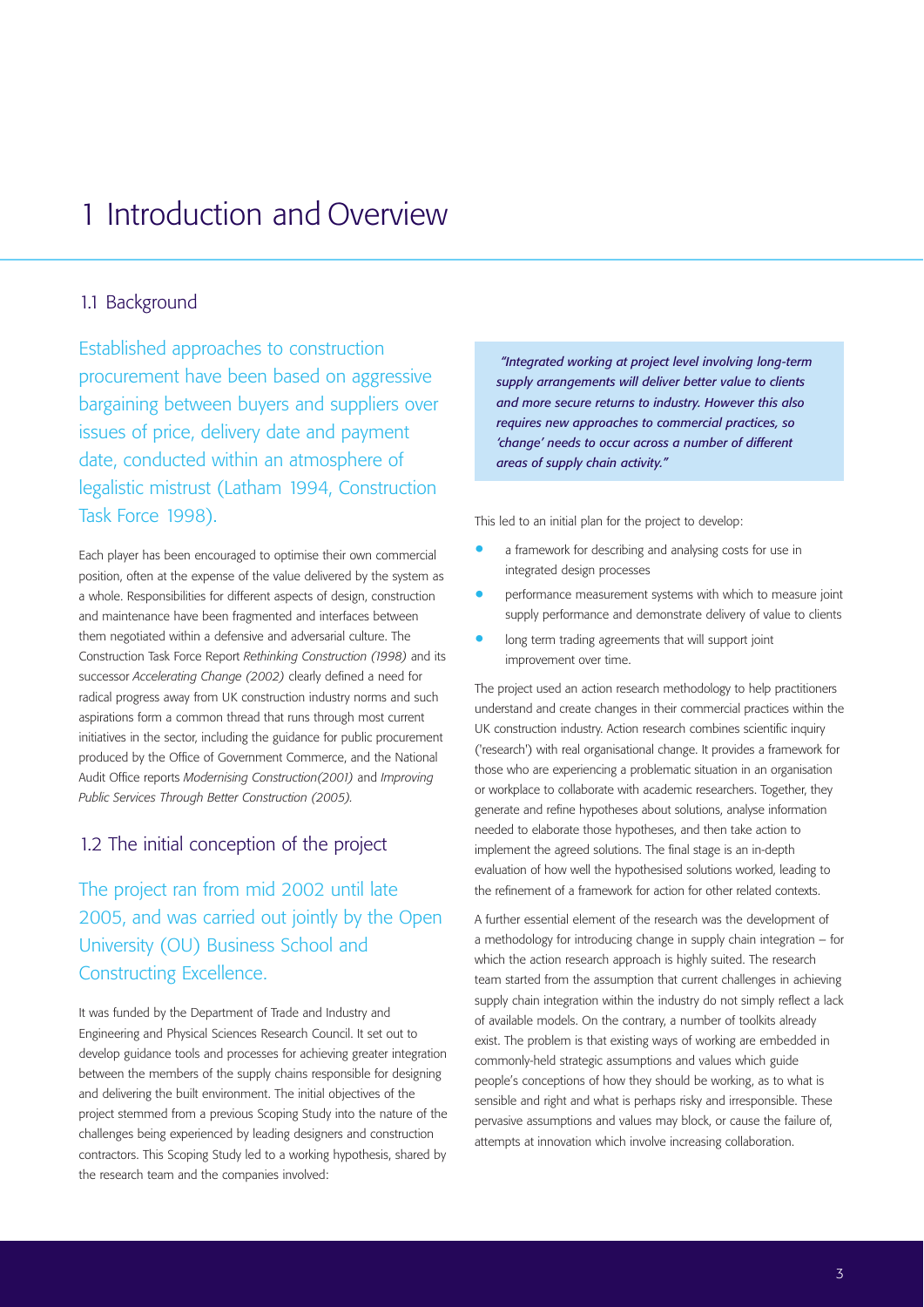The change methodology set out to provide guidance for those who wish to innovate, recognising these realities of human organisation. Its purpose was to help an organisation or a set of supply partners evaluate their strategic assumptions and devise specific proposals for achieving integrated ways of working.

#### 1.3 Summary of action research activities

# Over the three years of the project, the project team at OU Business School established action research teams with six Constructing Excellence member companies or groups of companies.

Each team comprised at least two researchers and up to three staff from the focal company. These staff have generally had a key role in leading some form of greater supply chain integration. Some action research teams also involved staff from members from other companies in the focal company's supply chain. All action research teams met on a regular basis over several months to establish an agenda for integrated supply chain innovation, to develop hypotheses about an area of integration of the supply chain development and to set about implementing the necessary changes. Very different levels of progress were actually achieved, and the reasons why are in fact a key part of the findings of the project as a whole. But before coming to these, Table 1 summarises the focus in each of our six cases.

#### Table 1: Key action research firms and their focus

Laing O'Rourke operates both as a main contractor and specialist concrete frame and groundworks contractor. The company has a strategy of being at the forefront of innovation in construction products and processes, including acting as a supply chain integrator. The Action Research Team's work was to support business-level innovation aimed at implementing forms of agreements with suppliers that require collaborative search for performance and profit improvement over time with sharing of risks and benefits. At the project-level, the team made considerable progress towards planning a collaborative costing framework to be used for cost planning, target setting and cost management on a series of health sector projects. This work stopped abruptly when the client decided it did not have the budget to proceed with these projects.

Lend Lease Projects and the Building Design Partnership (BDP) as project manager and architects, respectively, worked together on a large city-centre retail development. Their Action Research Team focused on understanding the opportunities for improving project-level systems for integrating detailed design and procurement to be able to respond to emerging opportunities to optimise the design and deliver value to the end client.

Pearce Group is a medium sized contractor operating in specialist niche markets within the public and private sector. The company recently returned to private ownership and has undertaken a major restructuring, creating client and market focused teams across its work streams. The Action Research Team looked at what would be involved in Pearce establishing a unique and unrivalled relationship with its suppliers, whereby the collaborative approach adopted becomes viewed by clients as an extension of Pearce's own service delivery. The team helped Pearce supply chain managers develop approaches for involving supply alliance partners in identifying opportunities for making process improvements and saving cost, and assessing joint performance.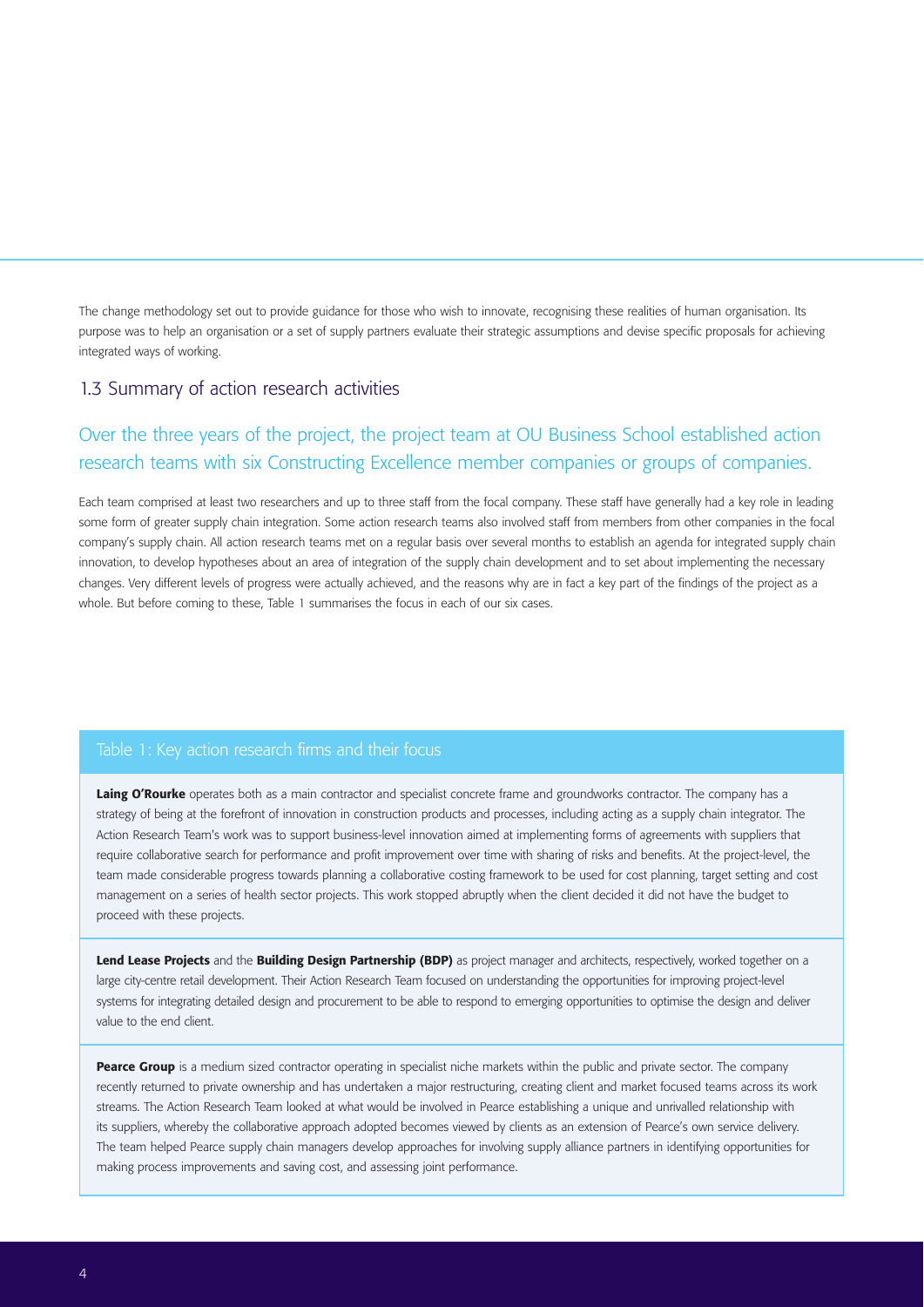#### Table 1: Key action research firms and their focus

Stanhope Properties, Bovis Lend Lease and Irvine Whitlock work together repeatedly as a portion of an overall supply chain. As developer, construction manager and specialist subcontractor they formed an Action Research Team to implement performance measures which relate value delivered to client value drivers on a commercial office development.

Taylor Woodrow Construction is a main contractor with an established policy of developing preferred supply relationships and supply alliances. The Action Research Team began by helping corporate supply chain managers to identify what would be involved in demonstrating to clients that the use of preferred suppliers can deliver improved value. The approach adopted was to evaluate a small number of demonstration projects involving some form of collaborative working with established supply partners, in order to establish what kind of performance benefit has resulted.

Wates is a main contractor heavily involved in Private Finance Initiative (PFI) consortia. The Action Research Team focused on what would be involved in implementing a shared costing framework and system that can be used by all parties for cost planning, target setting and cost management during a PFI project.

A further eight companies signed up to work with the OU Business School research team on a less intensive basis, forming action learning sets within an Action Learning Club, feeding off the concepts developed in the action research. The organisations involved are listed in Appendix 1.

### 1.4 Modifications to the objectives of the project

Some significant developments during the first 15 months of the project led to a reformulation of the precise objectives of the project, as a response to difficulties encountered and the associated learning.

In effect, the experience of the action research led to considerable modifications and developments to the original working hypothesis.

On the one hand, companies interested in developing collaborative cost management approaches found perfectly adequate the guidance already developed by the research team on a previous action research initiative, the Construction Supply Network Project.

This guidance material takes the form of the 'Building Down Barriers' toolkit (www.constructingexcellence.org.uk), a set of guidance notes on techniques for collaborative brief development, design, cost management and construction planning, and an indication of how these can be deployed by which members of a project team at different points in the project life-cycle. Appendix 2 summarises the contents of this toolkit. The first objective listed above thus appeared redundant.

On the other hand, the research team encountered considerable difficulty in finding more than a few of the core project participants who were prepared, in practice, to invest time and effort in action research trials of new practices. In all of our participating companies, senior management representatives claimed that developing integrated ways of working with supply partners was central to their business and organisational strategy. On this basis, they attempted to identify projects or supply partnerships they were involved in, that would be willing to refine and implement new practices. However, in the majority of cases, either the projects did not come to fruition, or those concerned decided they did not have time to absorb new approaches and began to work in a conventional way, and the design proceeded without significant supply chain collaboration and without collaborative cost management.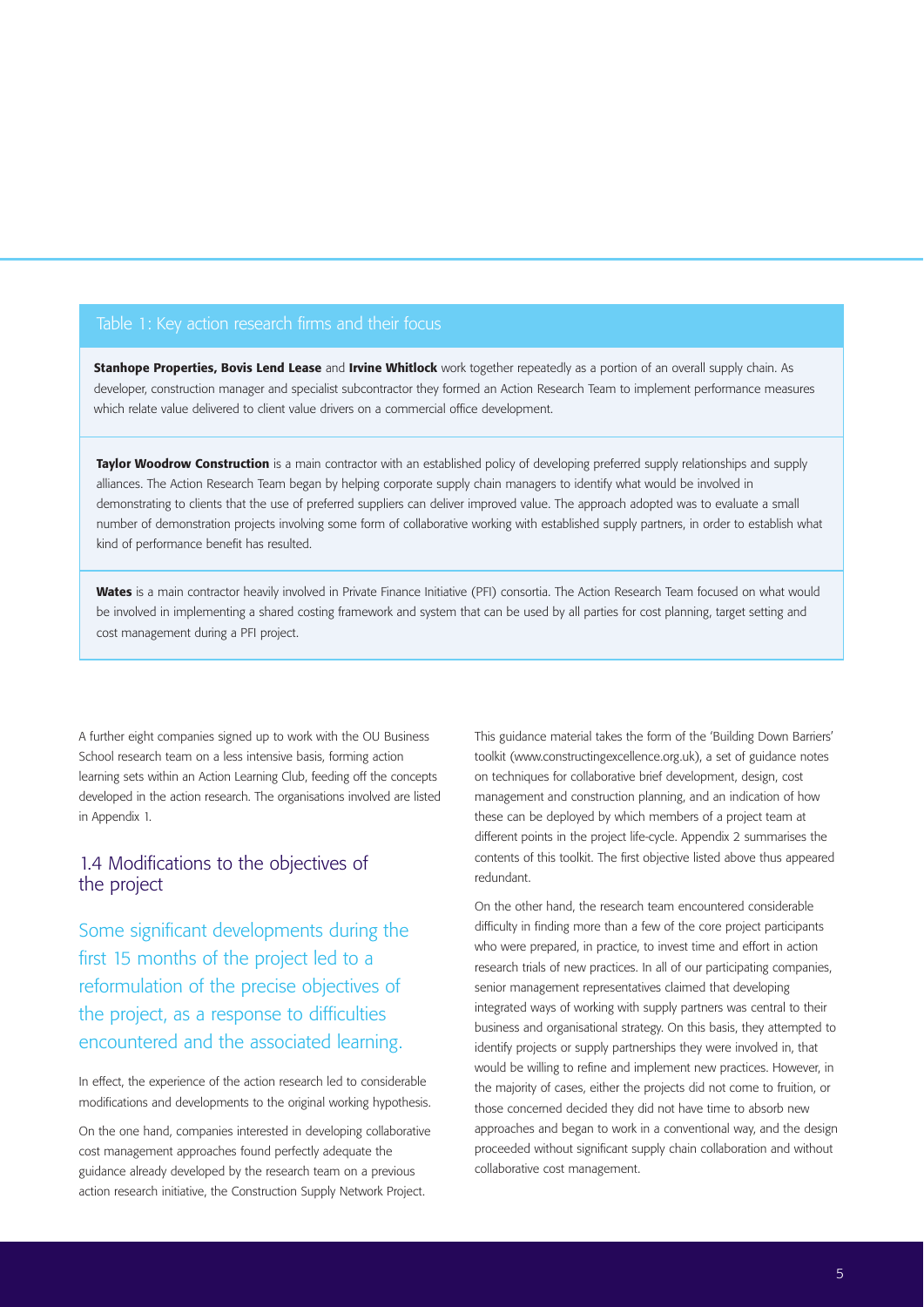Encountering such ambivalence led the research team to propose an additional focus for the Integration of the Supply Chain project understanding the dynamics of the decision to invest in collaborative supply relations.

This modified focus is expressed in the following revised research objectives for the Integration of the Supply Chain project as a whole:

- 1) Through action research collaboration with built environment supply chain leaders and their chosen supply partners, to develop deeper understanding of current commercial challenges in implementing supply chain management and integration in UK construction, namely:
	- a) the issues faced by potentially instigating firms in crafting a strategic rationale for investing in collaborative supply chain relations
	- b) the process of developing progressively more integrated ways of working with chosen supply partners over a sequence of built environment projects, including the challenges and potential pitfalls that need to be overcome
	- c) An evaluation methodology and measurement system that supply chain integrators and their key supply partners can use to measure their joint performance, and improve it over time to demonstrate delivery of improved value to clients.
- 2) On this basis, to develop and refine a methodology for initiating and developing integrated ways of working within built environment supply chains, taking account of different working contexts.

### 1.5 Overview of findings: the purpose and structure of this report

The purpose of this report is to summarise the lessons emerging across the six action research cases over a three year period and to draw conclusions relevant to the revised research objectives. The rest of the report is structured in terms of findings related to each of the revised objectives.

Section 2 examines the range of strategic rationales that motivated firms to invest in collaborative supply chain relations, as well as their associated ambivalences. It explores the kinds of value improvements Integration of the Supply Chain participants at various positions in the typical built environment value chain were seeking to achieve, as well as their perceptions of the costs and risks involved in going down this path. Section 3 summarises findings concerning the areas of operational and commercial practice that appear to be involved in achieving more integrated ways of working, and the challenges and pitfalls that participating companies encountered as they attempted to innovate across this spectrum of practice. Section 4 reports on experiences of developing and trying out approaches to evaluate the performance of integrated supply arrangements.

Section 5 draws out some overall conclusions from the action research work. It examines the implications for successful innovation in advancing the integration of the supply chain, including the possible benefits and the issues that need to be paid attention to in the process of implementation. It then offers an overview of a methodology for developing integrated ways of working within built environment supply chains that draws on this analysis.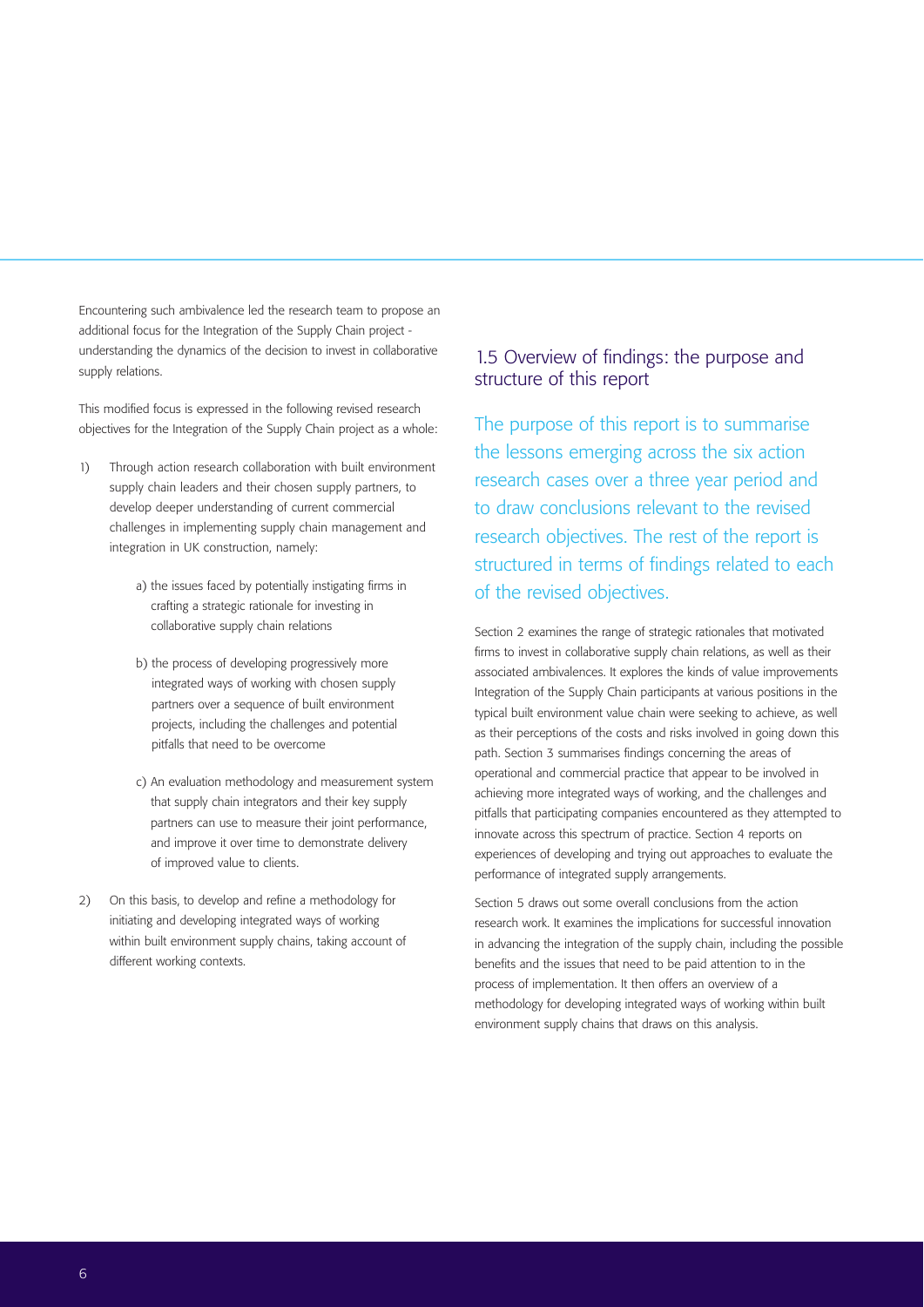# 2 Strategic rationales for, and ambivalences about, integrated supply chain relations

### 2.1 The range of strategic rationales

Our work with participating companies confirmed that the most basic rationale espoused for investing in collaborative relations and ways of working with supply partners is the idea that more integrated ways of working can produce better value for clients and users of built environment projects, whilst also delivering better or at least more reliable commercial returns to the supply team.

A closely associated assumption is that it is possible to identify significant programmes of projects ("repeat business") with which the same supply partners can be engaged, then over time more integrated working routines can be developed which deliver better value.

Examination of what kind of value improvement our participating firms were seeking led to the conclusion that, in most cases, improving integration was seen as a way of reducing total costs in delivering existing conceptions of the built environment, i.e. as a route to competitive advantage through cost reduction. However, a number of companies were explicit about their intention of bringing together different areas of expertise from areas of the supply chain not usually closely involved in the processes of requirements gathering ("brief making") and designing, in order to work out how a client's underlying need can be met more effectively, in ways that go beyond cost reduction. Examples included involvement of suppliers in making decisions about how to make buildings easier to maintain, how to make retail environments more energy efficient yet appealing to shoppers and flexible for merchandising, or how to make hospitals more conducive to fostering patients'general morale and sense of well-being, thereby potentially reducing recovery time.

Table 2 shows that we encountered those seeking to initiate or promote integrated ways of working at a number of different points in the typical built environment supply chain. The initiating role was not confined to those organisations who might be expected to use market power to provide continuity of work and establish control over substantial portions of the total supply chain – i.e. clients with continuing programmes of capital works who have decided to manage their own procurement of the supply chain, and main contractors seeking to respond as a supply chain integrator to substantial programmes of capital works being tendered by public or private sector clients. Firms who normally act as specialist suppliers or subcontractors, to main contractors or clients, can also act as instigators of more integrated working, but usually focus on their own upstream suppliers or subcontractors.

Unsurprisingly, we also found that it was only clients, such as Lend Lease, or main contractors, such as Laing O'Rourke, Taylor Woodrow or Wates, who harboured serious ambitions to achieve improved value in terms other than cost reduction. In different ways, each saw themselves as being able to muster the market power to bring a sufficient range of supply organisations, including designers, into dialogue about the nature of built environment design. More upstream instigators – such as the Pearce Group - aspired to taking part in this kind of dialogue with enlightened main contractors or clients. But, in the shorter term, they conceded that it made more sense to target cost reductions through improved integration with their own suppliers, without seeking to influence the overall nature of what was being provided.

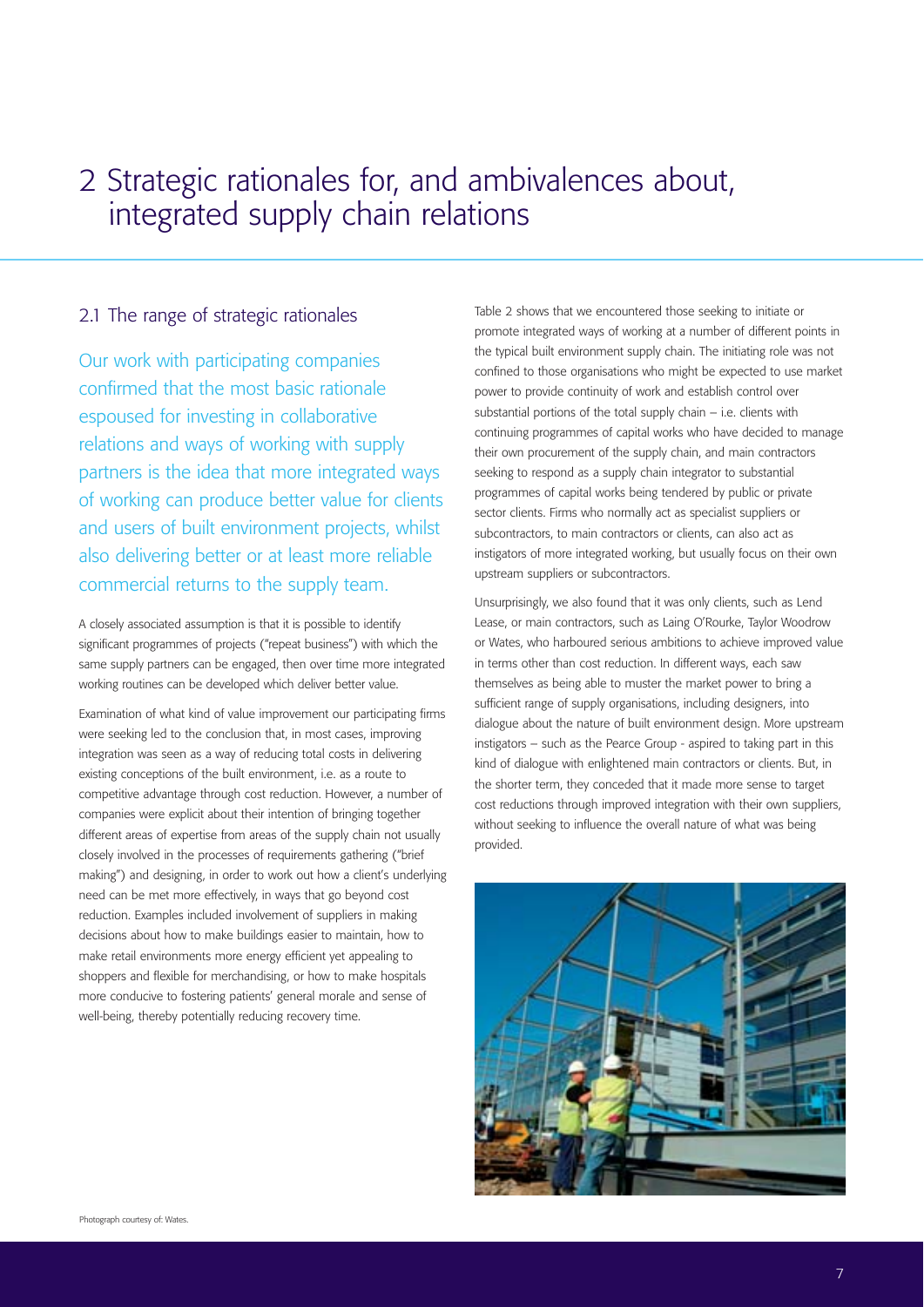# Table 2: Conditions for instigating greater supply chain integration

|                                                             | Lend Lease Projects/Building Design<br>Partnership/Bovis Lend Lease                                                                                                                          | Laing O'Rourke                                                                                                                                                                                                                                              |
|-------------------------------------------------------------|----------------------------------------------------------------------------------------------------------------------------------------------------------------------------------------------|-------------------------------------------------------------------------------------------------------------------------------------------------------------------------------------------------------------------------------------------------------------|
| Who is taking a lead on advancing supply chain integration? | The Developer project management<br>team takes the initiative on processes<br>and systems for members of the<br>project team.                                                                | Main contractor, bidding for<br>public sector procurement<br>opportunities which require an<br>integrated supply chain.                                                                                                                                     |
| Who provides continuity of work?                            | Developer has a continuing<br>programme of major development<br>projects in retail and other sectors.                                                                                        | Public sector agencies offer<br>programmes of successive<br>projects to suitably capable<br>supply chain integrators.<br>Contractor also intends to<br>develop stream of business for a<br>customisable standard building<br>using a standing supply chain. |
| What kind of value improvement is being attempted?          | Developer sees itself as at the<br>forefront of design concepts, whilst<br>seeking innovative approaches to<br>achieving low cost and quick<br>delivery.                                     | Opportunities for<br>comprehensive rethinking of<br>what value means to various<br>stakeholders and how to deliver<br>it most effectively.                                                                                                                  |
| What is the scope of innovative supply chain involvement?   | Developer focuses on close<br>collaboration with design<br>consultants, end client<br>representatives and construction<br>manager. Limited collaboration with<br>first tier sub-contractors. | Contractor acts as supply chain<br>integrator, selecting design<br>consultants and first tier sub<br>contractors on basis of quality,<br>competence and strategic<br>intent.                                                                                |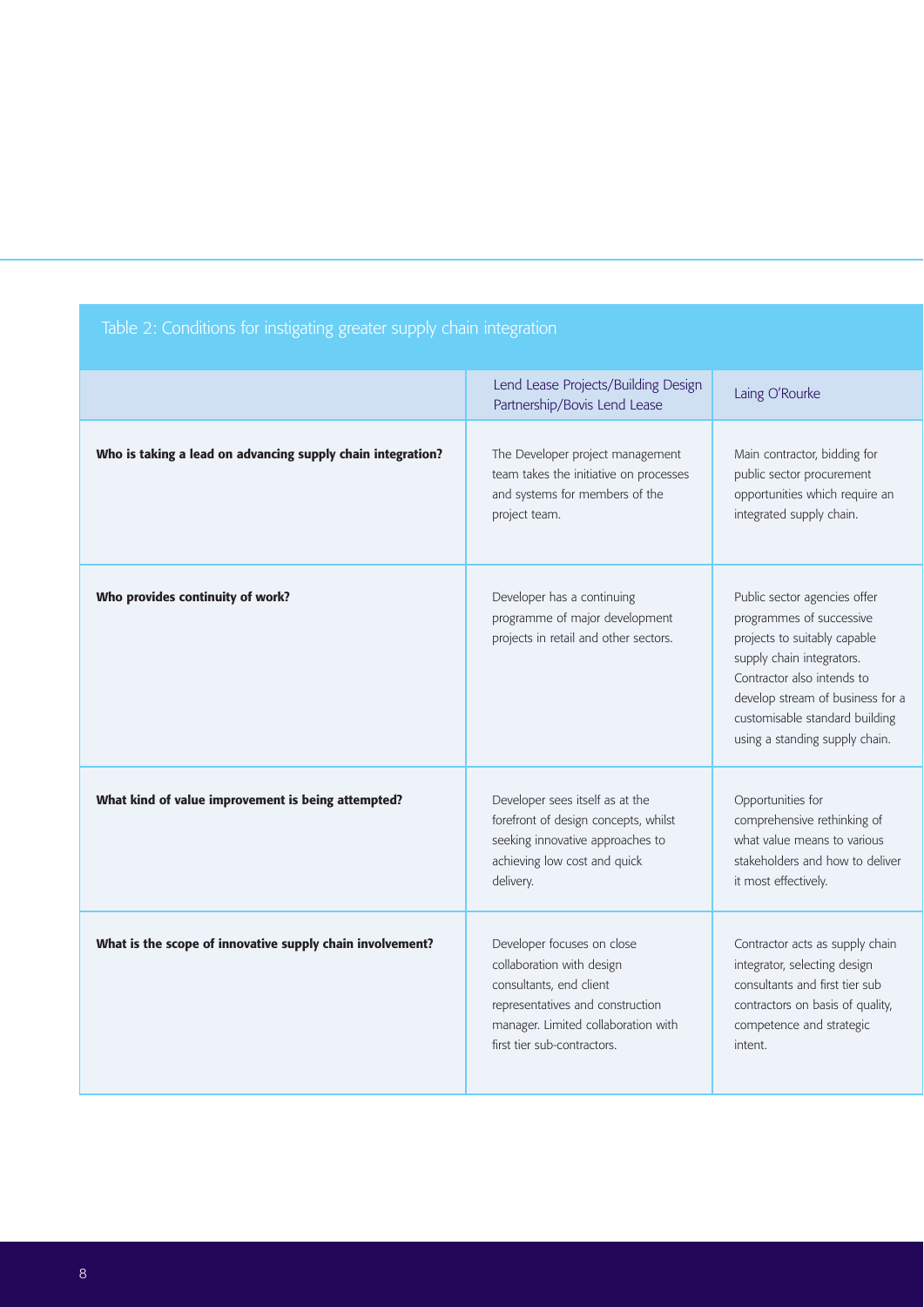| Taylor Woodrow                                                                                                                                                                                                   | <b>Wates</b>                                                                                                                                                                                                            | Bovis Lend Lease/<br><b>Irvine Whitlock</b>                                                                                                                                  | Pearce                                                                                                                                                                                                                     |
|------------------------------------------------------------------------------------------------------------------------------------------------------------------------------------------------------------------|-------------------------------------------------------------------------------------------------------------------------------------------------------------------------------------------------------------------------|------------------------------------------------------------------------------------------------------------------------------------------------------------------------------|----------------------------------------------------------------------------------------------------------------------------------------------------------------------------------------------------------------------------|
| Main contractor working across<br>residential, healthcare and<br>general building markets.                                                                                                                       | Main contractor responsible for<br>design and construction of<br>public sector schools procured<br>through PFI.                                                                                                         | Shared leadership between<br>commercial property developer,<br>construction manager and<br>preferred specialist contractor.                                                  | Main contractor, positioned as<br>delivering projects in a<br>collaborative manner with<br>selective clients in selective<br>markets                                                                                       |
| Public sector clients offer<br>significant programmes of work<br>to a contractor capable of<br>leading an integrated supply<br>chain. Property development<br>arm of contractor offers similar<br>opportunities. | Private Finance Initiative (PFI)<br>provides opportunities for<br>private sector consortia to bid<br>for constructing and running<br>public sector accommodation,<br>incentivising buildability and<br>maintainability. | Preferred supplier relations<br>between developer, construction<br>manager and specialist<br>contractor, work together on<br>successive projects.                            | Contractor has significant<br>programmes of projects with a<br>number of clients within the<br>public and private sector.                                                                                                  |
| Initial focus on improving cost<br>and time in delivering concept<br>designs already specified by<br>clients and their designers.                                                                                | Opportunities for<br>comprehensive rethinking of<br>what value means to various<br>stakeholders and how most<br>effectively to deliver it.                                                                              | Improving cost and time of<br>delivery of existing designs.<br>Improving the marketability of<br>properties whilst they are being<br>constructed.                            | Initial focus on improving cost<br>and time of delivery of existing<br>designs. Future intention of<br>being allowed to input ideas on<br>design to the client.                                                            |
| Main contractor has identified<br>alliances of first tier sub-<br>contractors and suppliers in key<br>trades or specialisms, where<br>collaboration can make a major<br>contribution in improving value.         | Main contractor's control of the<br>supply network is currently at<br>first-tier sub-contractor level only.<br>PFI offers the opportunity to<br>work collaboratively with design<br>consultants too.                    | Construction managers and a<br>first tier specialist contractor<br>attempting to improve how they<br>work together, with some<br>support from developer project<br>managers. | Main contractor has created<br>alliances of first tier suppliers on<br>a trade basis. Now integrating<br>teams around product streams<br>where continuous working<br>relationships create<br>opportunities for innovation. |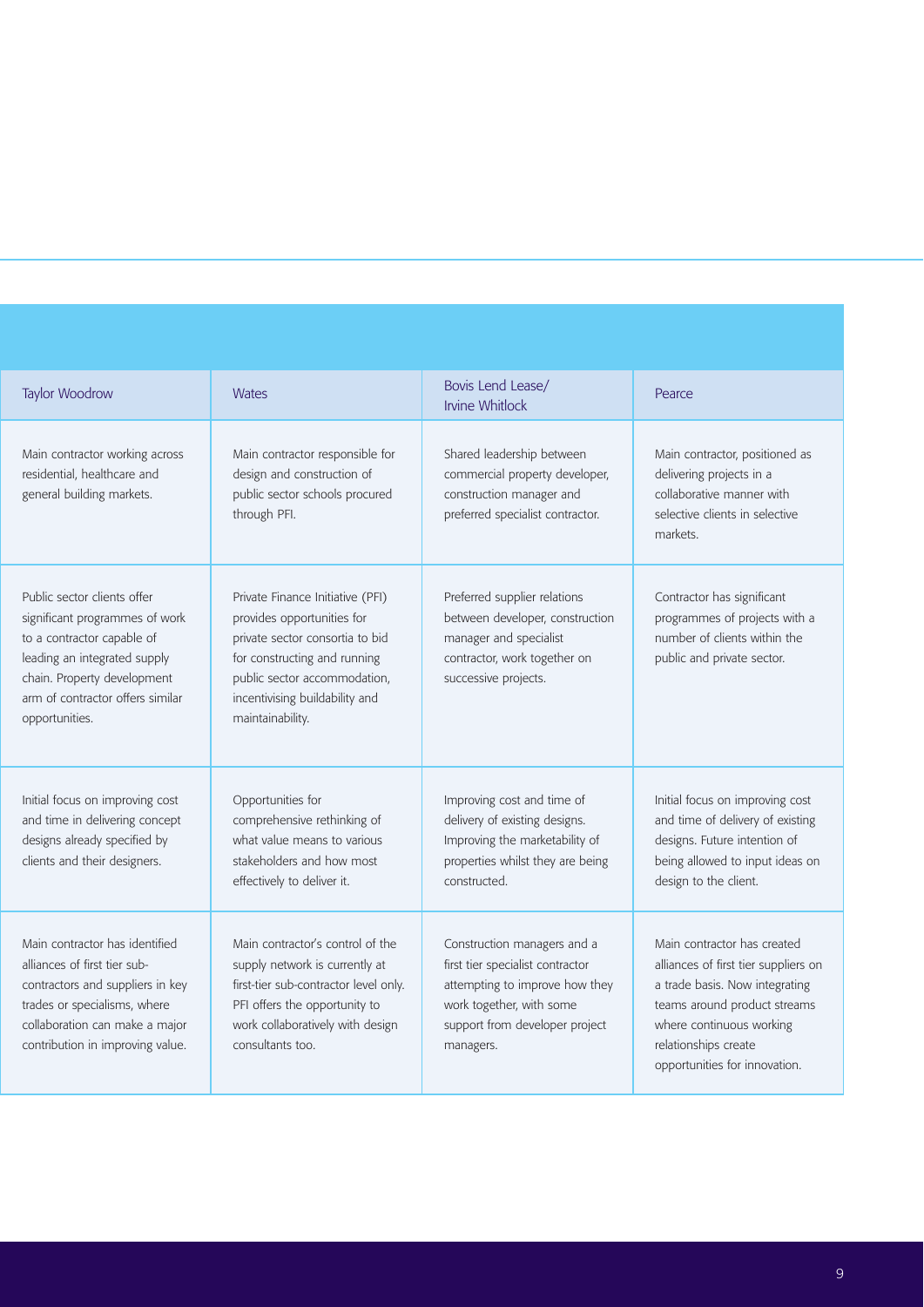Table 3 generalises and extrapolates from the picture presented in Table 2, drawing also on data on the motivations for integrated working initiatives of companies involved in the Action Learning Club. The table shows the extent of the overall built environment supply chain that players in different positions can feasibly seek to mobilise to engage with an integrated working agenda, based on their market power. It also suggests that the greater the extent of the supply chain that is involved in an integration initiative, the greater the scope for using integrated working to improve aspects of value other than cost through design that delivers benefits to clients and users on the basis of some form of superior functionality.

### Table 3: Initiators and parts of the supply network they seek to influence

| • Big clients with<br>major programmes                                                                                       | Funders, users,<br>designers, contractors,<br>suppliers, facilities<br>managers |                                                                                     |
|------------------------------------------------------------------------------------------------------------------------------|---------------------------------------------------------------------------------|-------------------------------------------------------------------------------------|
| • Main contractors<br>responding to PFI<br>and public sector<br>procurement<br>opportunities                                 | Funders, designers,<br>subcontractors,<br>suppliers, facilities<br>manager      |                                                                                     |
| • Main contractors<br>seeking to establish<br>a competitive<br>position with<br>private sector<br>clients/streams<br>of work | Designers,<br>subcontractors,<br>suppliers &<br>manufacturers                   | aspects of value delivered offer than cost<br>Scope for using integration to improv |
| • Specialist suppliers/<br>specialist contractors                                                                            | Suppliers,<br>subcontractors,<br>suppliers &<br>manufacturers                   |                                                                                     |

### 2.2 Causes of strategic ambivalence

Table 4 conveys a richer picture of the way that decision-makers in firms, aware of the basic rationale for developing integrated supply models, weighed up how far they should actually invest. In particular the amount of staff time to be committed to establishing supply relationships and developing integrated ways of working, beyond what was strictly necessary under the terms of a particular project.

The fact that most construction sector firms operate on the basis of both low levels of capital employed and low and far from certain margins appears to be a significant factor in the context of decisionmaking, but does not have a straightforward influence *(Tomkins: 2005)*. Because construction firms generally have little working capital, they can often demonstrate returns on capital employed that compare very well with other sectors. However, low and uncertain margins make these returns insecure. Small changes in future margins can have major implications. In this context, even within the same firm, some managers may see the status quo as unacceptable, and see as a more viable alternative a strategy of investing in supply relationships, combined with a business approach of winning streams of business that exploit the capabilities to be developed. They are likely to be encouraged in this view if they consider that the organisation has already developed capabilities relevant to collaborative working, such as systems for design management and cost management which are explicit, and which staff from supply partners can readily contribute to.

Others may see investment in supply partnerships and integrated working as simply too risky. For them the envisaged streams of business may appear unreliable, and the capabilities of integrated design management, cost management and construction planning needed to achieve better margins may seem too difficult to achieve. Further, even if they are achieved, the supply partners who have benefited from this joint work may decide to take their new capabilities elsewhere, working with a different supply chain integrator. According to this second view, it is better to protect existing low margins and reasonable returns on capital, employed by sticking to the tried-and-tested business recipe of project-specific commercial opportunism, thus avoiding investments in new ways of working.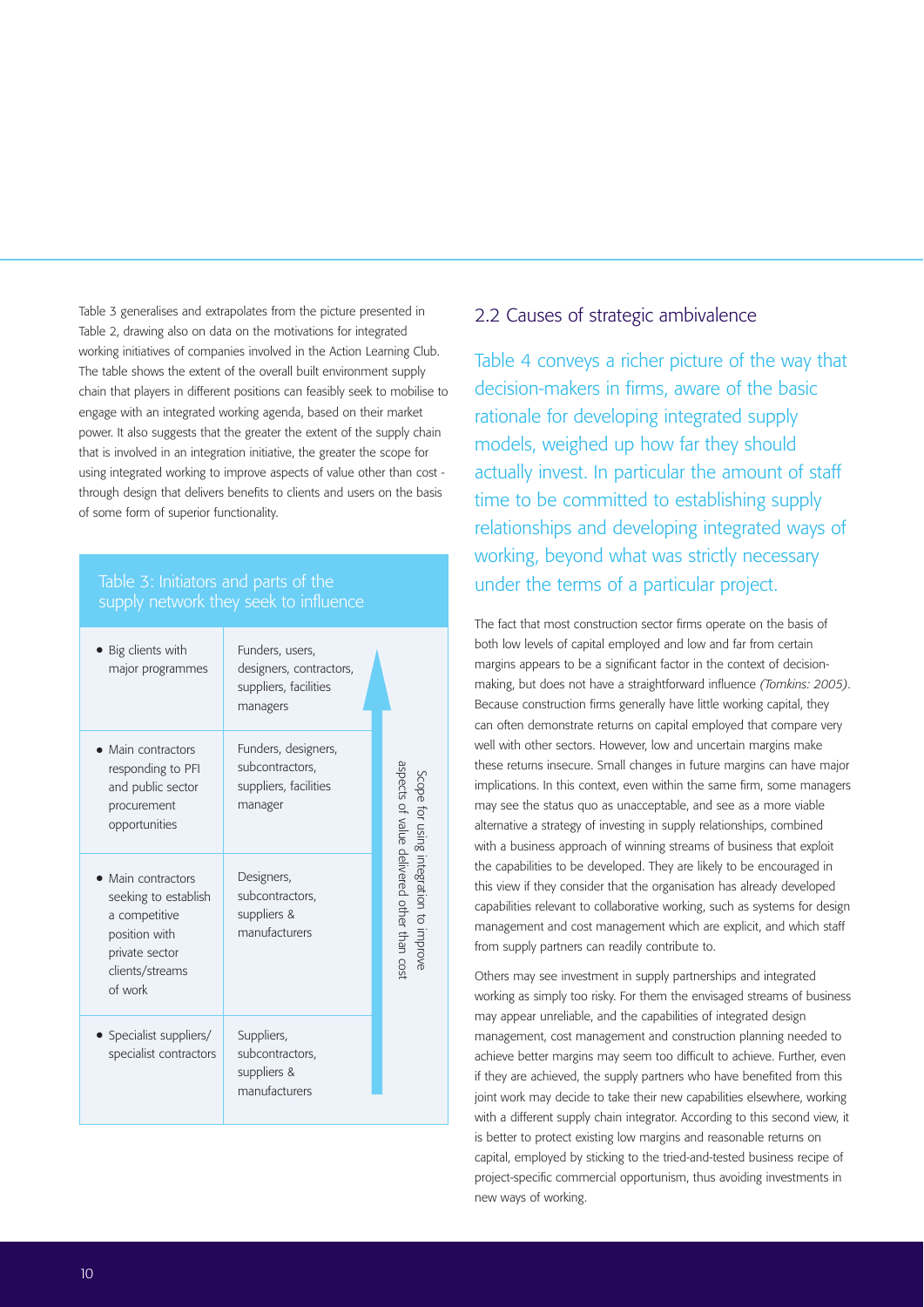#### Table 4: The contractor's dilemma: to invest in shared capabilities or not

|  | Forces for investment |
|--|-----------------------|
|--|-----------------------|

#### Forces against investment

Low margins from established construction models, wish to avoid "bad jobs"

Wish to build on nascent capabilities in design management, cost management, etc.

Growing importance of PFI for large public sector facilities, requiring an integrated approach

Other public sector construction increasingly let as "programmes", requiring an integrated supply chain

Low margins lead to caution about all forms of investment

Awareness of gaps in existing capabilities or resources: cost management, performance measurement, design management

Fears of limited opportunities for obtaining returns on investment if current fashions in public and private sector procurement don't last

Perceived risks of investing in shared capabilities with others – danger of appropriation by others

Lack of experience or investment routines in developing new capabilities

To summarise, the decision by an instigating firm to invest in developing supply partnerships and the associated joint capabilities for delivering improved value, appears to depend on the establishment of a predominant management view that the risks associated with this strategy are outweighed by the potential benefits. The process of getting initiatives underway is not one where managers simply acquire knowledge of the universal benefits of supply chain integration and then pursue it. Initiatives emerge from a mixture of explicit and implicit debates between different management factions, each of which has defensible but different views of the risks and benefits. Our engagement with instigating firms led to a working hypothesis, that two factors are important for a viable consensus to emerge that a significant integrated supply initiative should be invested in. First, the business development function within the firm needs to have

achieved clarity about the client market segment or building type that the integrated supply chain needs to deliver to. This leads to the possibility of clarifying the typical dimensions of value that need to be delivered, and the kinds of competitive capabilities that the supply chain as a whole will need to develop. Second, the successful emergence of an initiative is linked to the establishment of a supply chain management or supply development function within the overall organisation, with representation at senior management level. This needs to have significant staff resource to undertake the work of identifying supply partners and setting up a series of "off-line" workshops and working groups, to examine how the supply chain can work together more productively.

A further implication of our analysis is, of course, that the decision not to invest in supply integration is an option that needs to be considered seriously by an organisation. Supply integration involves considerable investment in the development of new capabilities and needs, to be directed towards delivering clearly articulated kinds of value in particular markets. There is no reason to believe that this is the only way to compete in the built environment sector.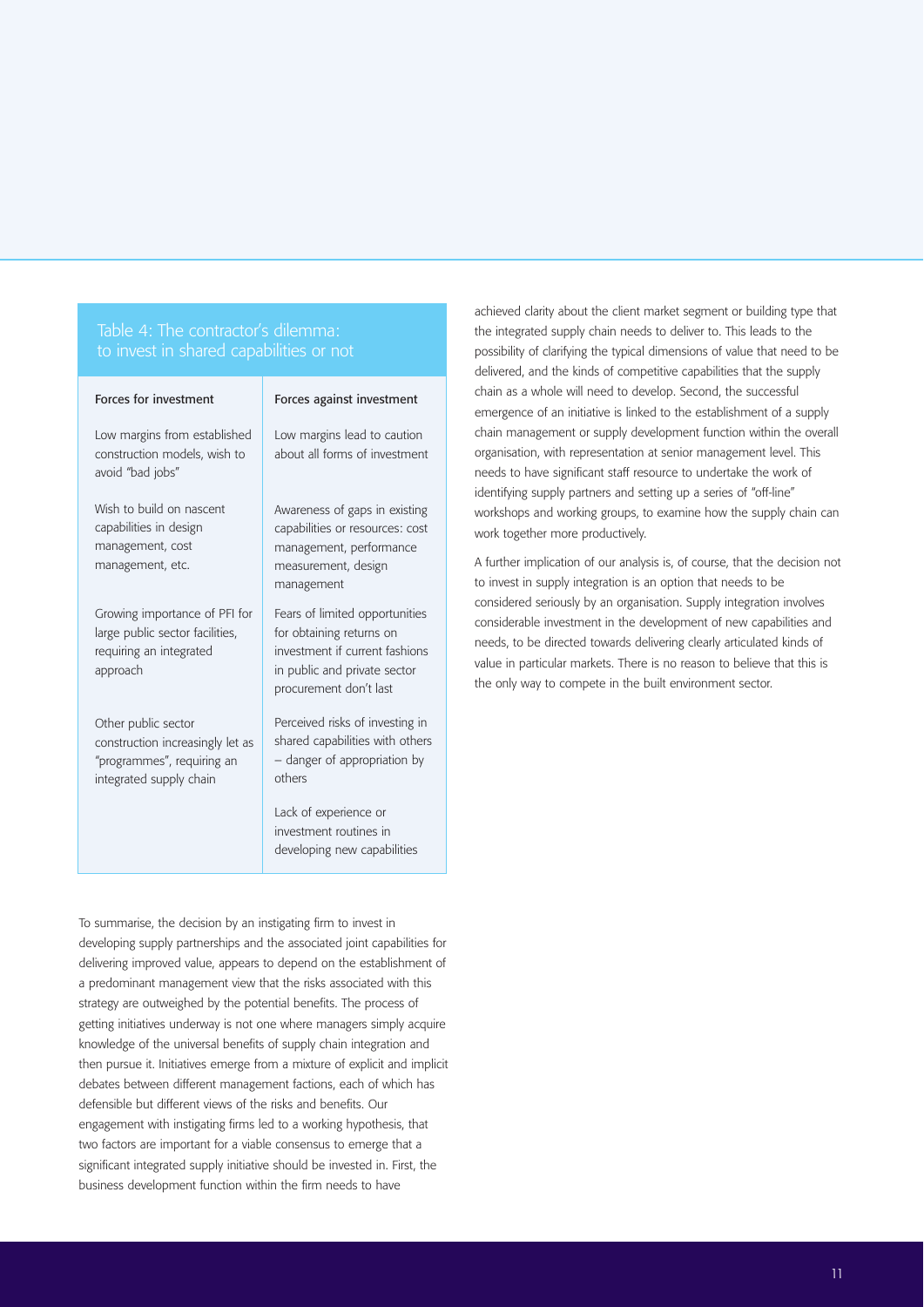# 3 Understanding the process of developing integrated ways of working with supply partners

#### 3.1 The range of inter-organisational practices implicated

Our work with the seven main action research partners, and a further ten companies who participated in the Action Learning Club, allowed us to chart and analyse the range of practices potentially implicated in improving integration, between companies in order to deliver both superior value and commercial returns.

Figure 1 summarises these in term of four areas of practice involved in built environment supply chains.

To do so, we can apply a framework summarised in Figure 1. This focuses attention on four kinds of practice or activity involved in built environment supply chains, concerned with:

- understanding value and markets, including producing briefs or carrying out market research
- delivering value, including designing and constructing buildings to meet client needs
- supporting the delivery of value, including providing information technology systems or delivering training to support project teams

• governing or managing the relationships needed to deliver value, including managing projects and long-term framework agreements.

These four kinds of activities can be thought of as taking place firstly within individual construction projects, represented by the outer ring. When firms are involved in some kind of longer-term supply arrangement, these project level activities in each of the four categories may also be mirrored by activities that take place businessto-business. Such activities do not directly contribute to delivering any particular construction project, but are intended to provide the general basis for more effective delivery of projects. These "off-line" supply chain activities are represented by the central portion of the diagram.

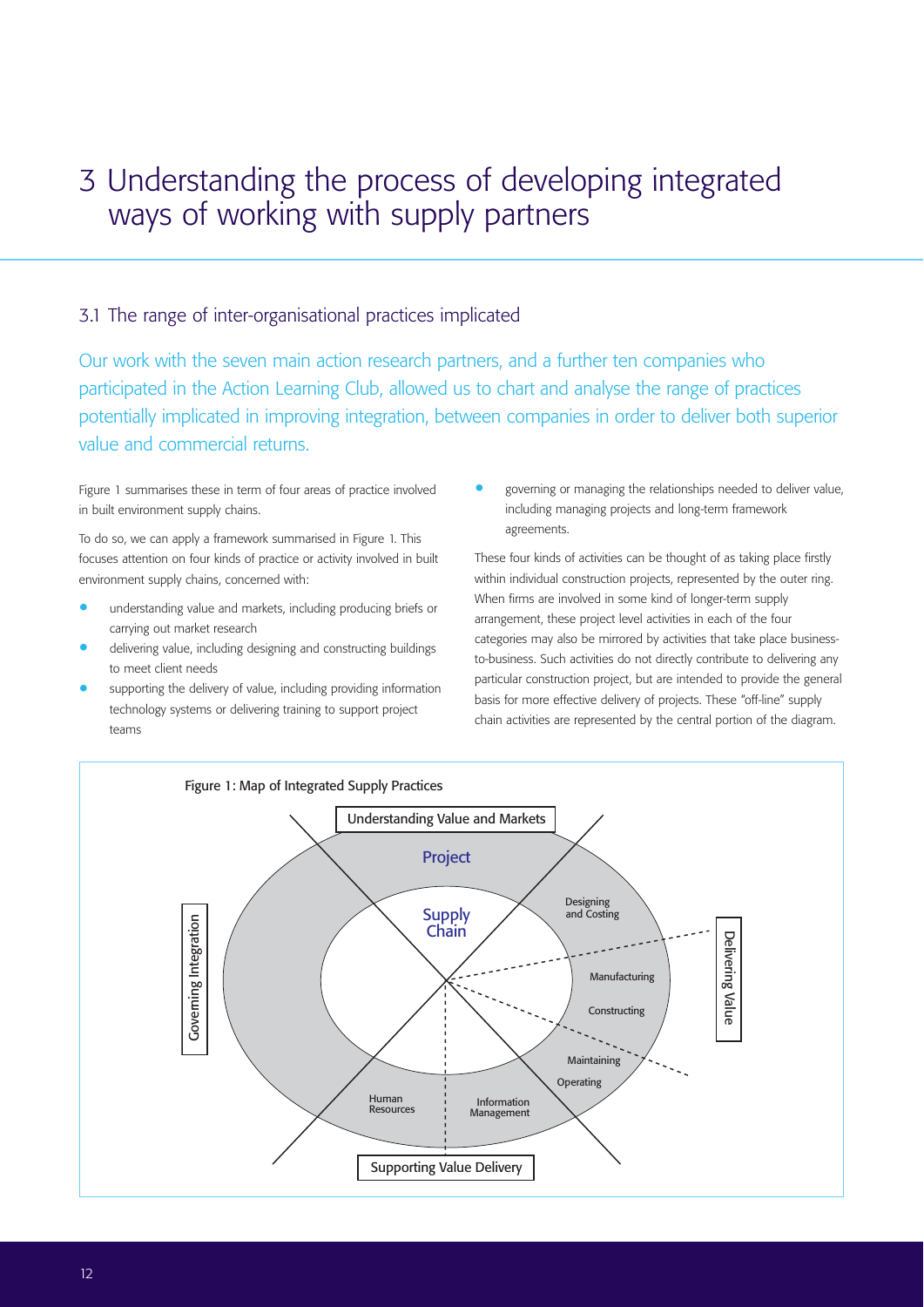Starting at twelve o'clock on the diagram and working around clockwise, project level activities concerned with understanding and negotiating what value means to clients and users might include value planning. Or involving users and client representatives in direct dialogue with members of the supply chain, such as designers and construction managers, who can provide information and perspectives on different ways of thinking about value.

Supply chain practices concerned with understanding value may take the form of market research, covering the general needs of clients or users in a particular sector of the built environment. A supply chain integrator may undertake or commission this kind of market research as part of its more general business development activities. Business development might otherwise involve developing and maintaining relationships with key clients in a market that the integrator wishes to serve, or promoting the relevance of the products and services that its integrated supply chain can deliver.

The next sector of the diagram covers the range of practices involved in delivering built environment facilities. These include designing and costing facilities so that they can be relied on to deliver the expected value; manufacturing the components from which they are to be constructed on site; managing construction itself; and finally, maintenance and operation. Supply integration at project level includes activities such as value engineering, risk management, collaborative cost management, designing for buildability, and designing for maintainability and total cost of ownership. These all draw on the combined expertise of the supply chain to improve the value delivered. Possible integration initiatives at supply chain level include the development of standard modular designs or design details that can be delivered more effectively through improved processes on a stream of projects. Or identification of standardised components which can be manufactured more effectively or in greater volumes and therefore more cheaply, and which can be used in a range of projects to enhance what the client receives.

The third sector of the diagram refers to activities that support these core value delivery processes. Electronic information management and information systems make up one important area where greater integration is now possible. Human resources development activities can also support value delivery across the supply chain. At project level, multi-organisational teams can receive training in particular techniques such as value management or collaborative risk management. Team members may also work with facilitators to help them learn how to apply these techniques and how they can adapt their roles on a collaborative model, to deal with the demands of their

particular project. Such training or facilitation may also be provided to groups of staff from several members of a supply chain convened "off-line" to examine how they generally work together on projects, and identify improvements.

The fourth sector of the diagram concerns how relationships between the various players involved in all the other activities described so far are "governed", i.e. established, maintained and made effective. "Governance" is a useful concept because it includes not only formal, legally recognised instruments, such as contracts, used to manage organisational relationships, but also the more informal understandings, codes of practice, charters, as well as arrangements for sharing economic benefits or set-backs. In combination, these mechanisms can have powerful effects on the way relationships function.

At project level, governance initiatives to improve supply chain integration typically take the form of ways of structuring the formal responsibilities of different organisations on the project team to integrate design and construction. For example, in some form of single point responsibility for the project as a whole or for substantial elements of it. This may be combined with a more collaborative form of contract, which specifies how issues are to be resolved in a spirit of partnership rather than blame. At supply chain level, governance initiatives may take the form of framework agreements between a supply chain integrator and a first tier of preferred suppliers, offering assurance of a continuing access to work opportunities in return for co-operation in improving overall performance from project to project.

This mapping is based on an analysis of the intentions of a range of different companies, but has been validated as a useful charting of the terrain to be navigated by several of our action research collaborators. It has allowed them to understand achieving supply chain integration in terms of developing a range of inter-connected practices across the different quadrants. This then raises the issue of what kind of sequence of development of different practices needs to be followed, on the assumption that not all can be developed at once. The starting assumption of the majority has been that the overall flow of development needs to follow something close to the normative models for the development of strategic supplier relationships, found in the supply chain management literature referred to in Section 1. This begins with an explicit strategic rationale, then involves selection of suitable supply partners, leading to formal agreements between companies, and then moving to development of explicit operational processes for collaborative decision-making and planning at project level. In terms of Figure 1, this flow starts from the "supply chain"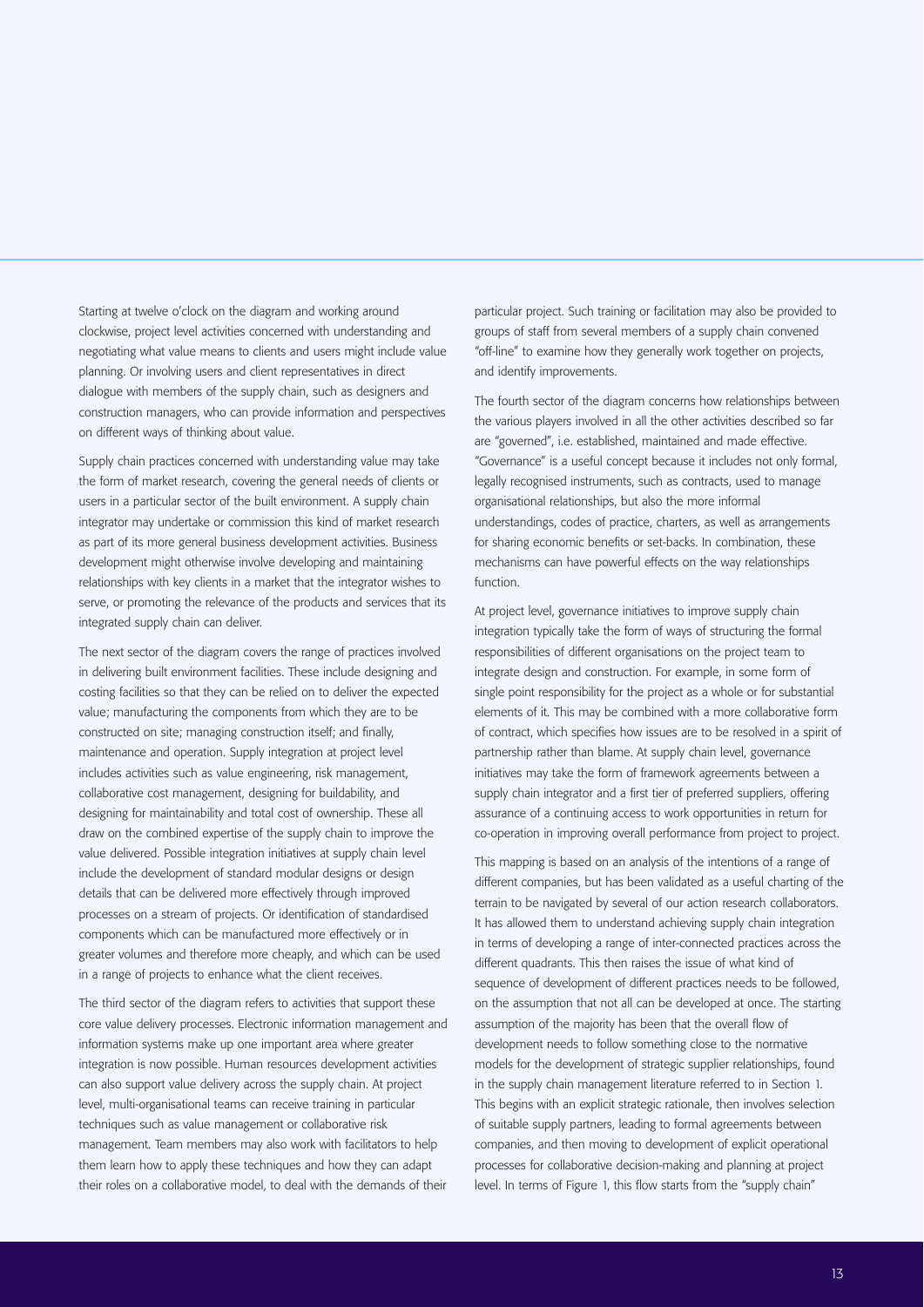inner part of the "governing integration" quadrant and then moves first to the project level outer part of the "delivering value" quadrant. Several companies we worked with expressed ambitions of undertaking subsequent project-level initiatives in other quadrants, as well as ultimately developing firm-to-firm initiatives such as agreeing standardised design components. But their predominant focus at the time of the action research was working out how to achieve integrated design and cost management at project level. The next subsection presents some key findings as to what is involved in achieving such project processes.

#### 3.2 The role of social capital in developing collaborative routines and improved capabilities at project level

# The research team were able to carry out two in-depth case studies of attempts to implement integrated working.

These were undertaken with one of the most active industry partners, a main contractor with an espoused strategy of developing long-term supply partnerships, identified here only by the pseudonym Bettersupply. The case studies evaluated the course of two construction projects over a number of months. Both were seen as part of the corporate vanguard in advancing the degree of integration, with supply partners responsible for delivering substantial portions of the overall project. Project A built a significant new multi-use structure as part of refurbishing a leisure complex. Project B was a residential accommodation development.

The two cases illustrate how various informal aspects of the relationships between parties involved can play a crucial role in determining whether there is actually a flow, from the basic strategic rationale of adopting integrated ways of working to improve value delivered, to the implementation of integrated practices at project level and improved competitive performance. We have found it useful to conceptualise these informal processes in terms of the development of social capital. This term has a variety of related meanings in various strands of social and organisational studies. For our purposes we take it to refer to: "the sum of the actual and potential resources embedded within, available through and derived from the network of relationships possessed by an individual or social unit" *(Nahapiet and Ghoshal 1998)*. In the context of supply

relationships for the built environment, it expresses the way that the quality of relationships that have been built up between people from various organisations, the realm of the "social", can be drawn upon as a kind of potential or "capital" in crafting new ways of working. This innovative potential stems from three distinct aspects of social capital: (a) a structural aspect, in terms of who has contact with whom, and so can gain access to their expertise and established goodwill; (b) a relational aspect, i.e. the norms of mutual obligation, fair exchange, and what constitutes acceptable professional behaviour that become established between people; and (c) a cognitive aspect, i.e. the concepts and systems for thinking, making sense of situations and reasoning about alternative courses of action, that have become established in the network.

#### Project A

In Project A, a previous working relationship between the client and a Bettersupply project team led to an agreement that the project manager would work with a set of selected suppliers, to develop a concept design and a cost plan for a residential development, which the client would consider without looking for any other bidders. The relationship between the client and Bettersupply led directly to them jointly choosing the architect for the project.

They chose this firm not just because it was on the Preferred Supplier list, nor for the fact that both the senior Bettersupply and the client staff knew it as a good company. It was selected because it had invested in the capability to take design all the way from concept to detail. Its management and professional staff had understood the need to work at a practical level alongside the contractors and suppliers who would build what it designed, and had invested in the systems and processes to do so. Neither the client nor Bettersupply wanted to appoint the type of architectural practice capable of developing a concept design, but incapable of subsequently working with the contractor and suppliers in optimising the design to deliver "best value", and providing dimensioned and grid-referenced drawings that could be worked on collaboratively and in detail. Other design firms were selected jointly from the Bettersupply Preferred and Approved Supplier lists in a similar way. So arguably there was a strong cognitive element from the beginning in social capital that existed between the client, the main contractor and the team of designers.

Once the client had agreed to a concept design and target price, the Bettersupply project manager brought into the design process a number of key suppliers who would be involved in the delivery of the project.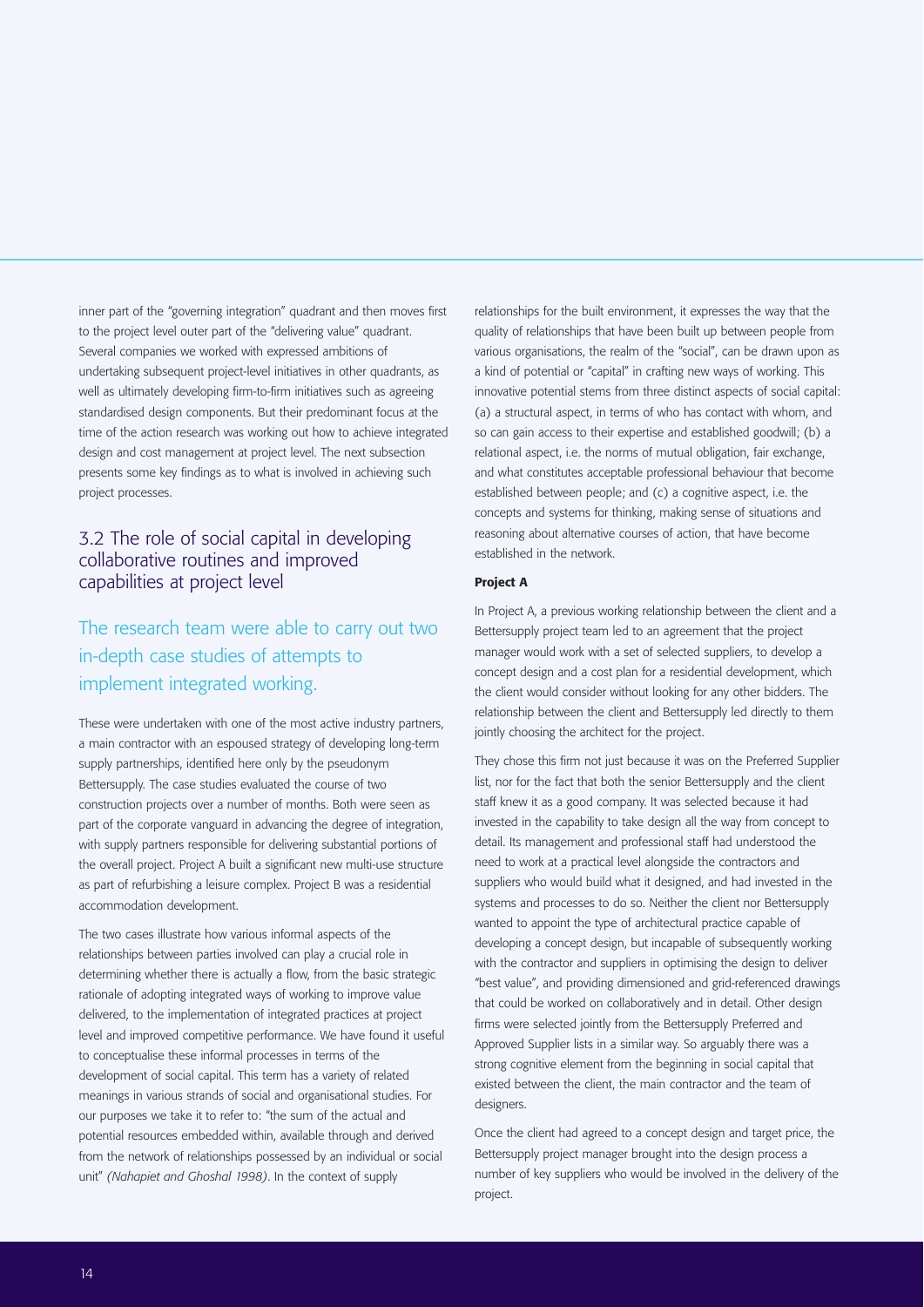

These were principally:

- A steel-frame contractor selected because of design capabilities and technical skills, but also because of a business relationship that had been established over a number of projects between the Bettersupply project director and its managing director
- A partitioning supplier selected because of the technical standards of its product, in particular the contribution it could make to the very important acoustic elements of the design, and its willingness to work with Bettersupply and their appointed sub-contractors
- A mechanical and electrical building services supplier that was part of a national level "framework" agreement with Bettersupply, meaning that Bettersupply undertook to use only this firm and a handful of others also included within the "framework". There was in this case no previous experience of working together of any kind between the Bettersupply project team and the supplier.

At the outset of the design process, there was thus an uneven picture in terms of the extent of relational and cognitive aspects of social capital between the Bettersupply project team and various other organisations involved. However, interviews towards the end of the design process, as the first stage of construction was beginning, suggested that these aspects were widely seen as being strongly present. This new social capital has been developed in the course of suppliers' involvement in design. It appears that this investment has been aided by another form of investment – that made by the Bettersupply project director and his design manager in developing intellectual capital in the form of project processes that support practical collaboration.

Three aspects of the process are notable in helping to develop social capital. The first was the familiarisation of all the key members of the supply chain with what the client saw as their business objectives for the project as a whole. This was achieved by the Bettersupply team documenting the client's requirements in some detail and communicating them to the whole project team.

The second is the control of interfaces between suppliers. The design manager developed a responsibility matrix for the project at an early stage. This matrix has been managed and driven by the Bettersupply Design Manager, but implemented through the delegation of the responsibility to manage interface issues to the supplier directly involved. The responsibility matrix has enabled team members to know precisely what they are doing, as well as what everyone else is responsible for on the project. The information from the responsibility matrix was fed into an interface schedule and a meeting schedule, where key interfaces that spanned different areas of responsibility were discussed. The responsibility matrix also helped minimise the need to allow for the cost of interface risk and allowed "buildability" issues to be tackled collaboratively at the design stage, resulting in efficient construction processes. Unlike the vast majority of Bettersupply's construction projects, Project A was completed ahead of schedule rather than several weeks or months late. Further, the responsibility matrix and associated interface register facilitated the development of close working relationships between suppliers and between the suppliers and Bettersupply, thus building up relational and cognitive aspects of social capital for the construction phase and for future projects.

The third aspect of the process that was notable in helping to develop social capital was the delegation of authority to the members of the team to talk to one another about issues of mutual concern within the design, and to take decisions that would ensure "best-value" was achieved. This usually concerned issues relating to the design of interfaces between the specialist trades. The Bettersupply design manager stated that he wanted to be involved in discussions about interfaces only if the suppliers concerned could not agree on the optimum solution, or if they were encountering issues outside their delegated jurisdiction. That he operated in this way was reflected in the perceptions of other members of the wider project team. Such delegation needed, however, clear overall design process controls so that the integrity of the design was not compromised.

Together these three aspects of the design process appear to have resulted from cognitive and relational aspects of social capital that existed at the outset between some members of the overall team.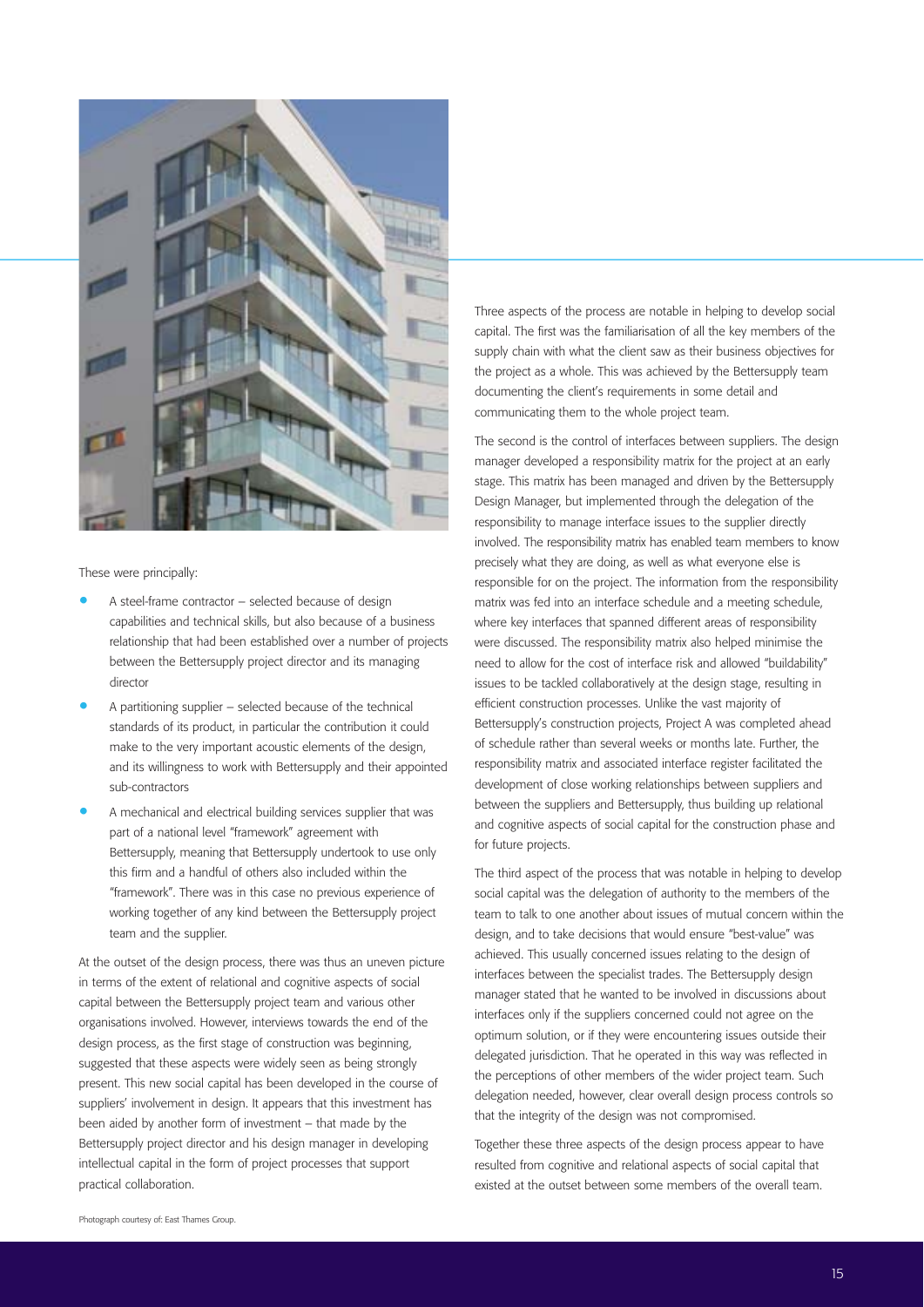Crucially, they appear to have then provided the conditions for the strengthening of both relational and cognitive aspects, which in turn have provided the basis for further development of organisational routines and associated intellectual capital. For example, the use of the responsibility matrix and interface register as a tool for building the agenda of team meetings emerged during the course of the design process. This mutual reinforcement of evolving social and intellectual capital appears to spread to involve project team members, such as the partitioning manufacturer and the building services supplier, who were initially outside the pool of social capital based on previous working relationships. Interestingly, the process of being included and of developing shared understandings about how to work together, proved most difficult for the team sent by building services supplier, even though their organisation was at a formal level the most strongly allied with Bettersupply at national level.

#### Project B

In Project B, a sports club wished to embark on a redevelopment of a significant proportion of its main city centre site, replacing a number of existing sports and leisure facilities with a large multi-use complex. The client at this juncture appointed a project manager to represent it and engage a project team to design and construct the new facility. They first selected – by competitive tender – an architectural firm with experience of designing large mixed use buildings for leisure use, based on steel structures, followed by a firm of structural consultants and a firm of landscape architects. They produced a concept design that was used to tender a contract to carry out detailed design, demolish some existing buildings and construct a large new integrated structure, to the tight deadlines associated with an existing programme of public events.

The business stream director for Bettersupply, had worked with both the project management firm and the architects on a similar leisure development and had maintained his contacts with them, and thus ensured that Bettersupply was on the bid list for the project, which included three other major national contractors. The business stream director then worked with Bettersupply's Bid Manager, selected for this role because of his experience with similar developments, first in the selection of the key suppliers and then in working with them to put together a bid.

They selected three key suppliers to be involved in developing their bid - described below, using pseudonyms:

• Structures Ltd as the structural steel supplier - Structures Ltd. was part of a group of steelwork companies, each of which was a Bettersupply Preferred Supplier. Structures Ltd had extensive

leisure complex steelwork experience and there was a "business friendship" between Structures Ltd senior executives and the Bettersupply Bid Manager

- Services Ltd as the M&E specialist supplier Services Ltd had worked on similar leisure complex projects, was a Preferred Supplier to Bettersupply. The Bettersupply business stream director had well established business contacts with senior commercial executives at Services Ltd.
- Envelopes Ltd as the cladding supplier Again a Preferred Supplier, Envelopes Ltd also had relevant leisure complex experience and a successful track record with Bettersupply. There were no established business contacts between any of the Bettersupply bid team and senior members of Envelopes Ltd, although there was a recent history of joint working between the two companies involving other individuals.

To summarise, these three companies all held the status of Preferred Suppliers to Bettersupply, all were judged as having relevant experience and, indeed, had worked together on leisure complex projects. The track record of previous related work and personal contacts at senior level appears to have obviated the need for any formal competence assessment to underpin their selection. It could be argued that both the structural element and the relational elements of social capital existed between the Bid Manager and the business stream director, as well as equivalent senior commercial people in Structures Ltd and Services Ltd. They regarded one another as significant members of a network of contacts through which opportunities for construction projects are acquired and negotiated, and had every reason to observe the standards or norms of mutual obligation understood between members of this network. There was no evidence of a significant cognitive element in this social capital at this point, in terms of detailed understandings about the tools and techniques to be deployed when working together to produce a bid or during the subsequent stages of a project. The researchers failed to detect any contact between the organisations involving operational people.

There is also no evidence that significant social capital pre-existed or was developed at this stage between people in the chosen supply firms and the nominated Bettersupply Project Manager, who was to take the project forward once it was won. Despite the Bid Manager's firm view that the Project Manager had been involved in the selection of these crucial partners, a few weeks after the bid had in fact been won, the Project Manager reported feeling unclear about the criteria used in their selection other than their leisure complex experience.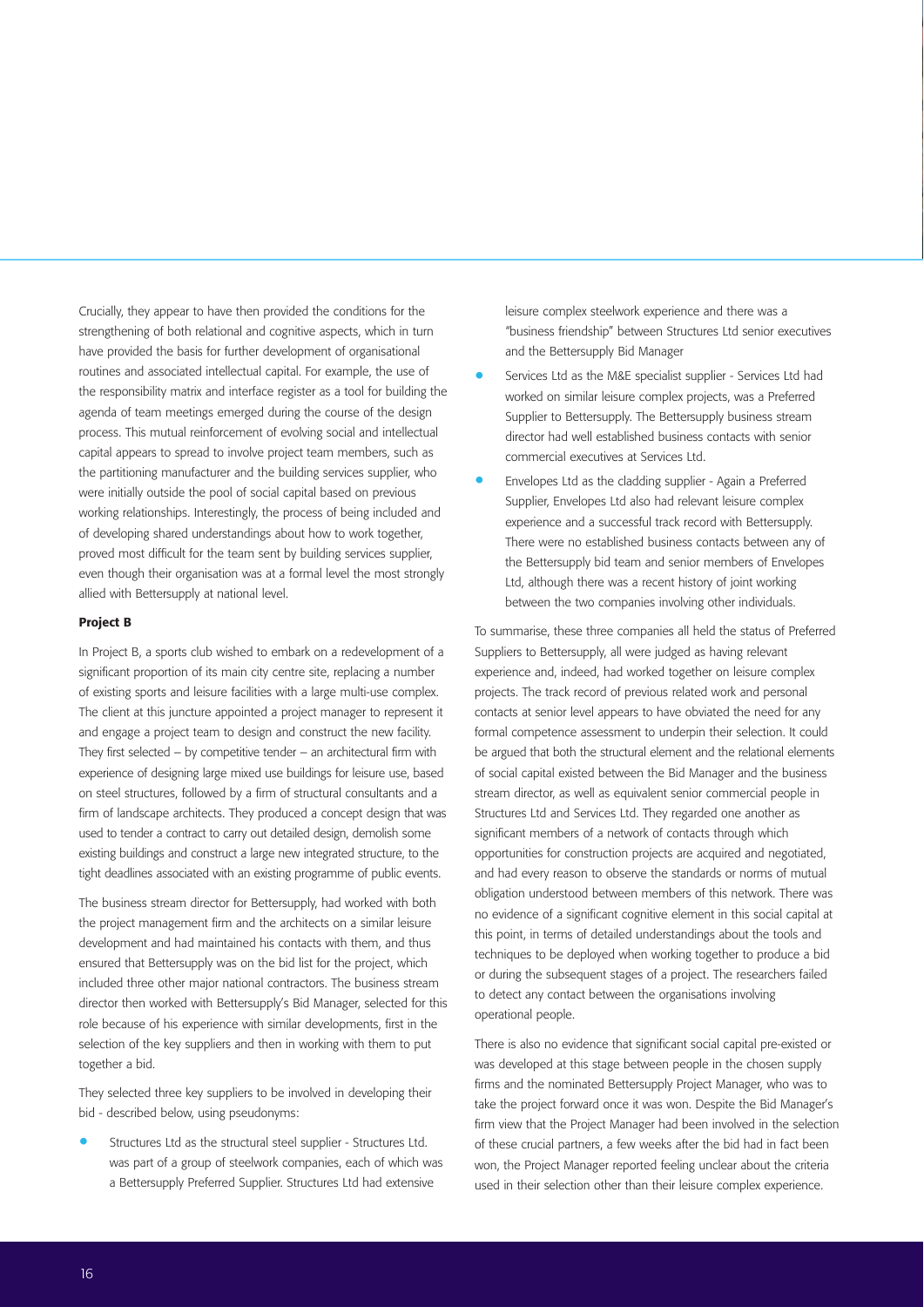

He felt that his main role during the bid preparation period had been attending value engineering workshops to improve the design, and visiting the site so that he could form a view about the overall schedule, the amount of demolition work and the kind of site facilities and plant that would be required.

During the development of the bid, the pre-existing structural and relational social capital appears to have led to a moderately innovative process of Bettersupply involving the three key supply partners in developing design ideas and their prices to deliver them. The goal was to make the bid as attractive as possible to the client, whilst making sure that the detailed design and construction plan were realistic and so convincing to the client.

The Bid Manager successfully involved the three key supply partners in a number of workshops to refine the concept design to a point where the bid team felt they could price it accurately but competitively. Both he and the business stream director were clear that the level and quality of involvement of these three Preferred Suppliers was substantially above industry norms for what happens during the preparation of a tender bid. For example, Structures Ltd and Envelopes Ltd worked with Bettersupply to redesign the roof of the main building to make it easier to build and more functional for the client.

The suppliers also played a constructive role in identifying potential problems. One important area of input came when staff from Structures Ltd and Bettersupply examined the drawings supplied by the clients' structural engineer. Both parties agreed that, once it had been fully designed, the steel structure as outlined would require a considerably greater volume of steel than specified in the tender documents. The Bettersupply Project Manager attended the workshops where this was being discussed, and observed afterwards that he had the initial impression that the representatives of Structures Ltd, were willing to "take on the risk" of the extra steel required, i.e. that they would price their part of the bid competitively and hold to their price, on the basis that they would be able to manage and predict the amount of extra steel involved by being involved in the detailed design of the structure. This seems to illustrate a degree of relational social capital – a mutual preference for entering into a strongly trusting relationship – between representatives of Bettersupply and Structures Ltd.

Subsequent developments suggest a more complex picture, with both parties to the relationship showing some uncertainty about how to find a way of working for the rest of the project that would both draw on the established social capital between the two companies and also provide appropriate protection for their commercial interests. Once

*against."* Once the contract had been won, responsibility for the project within

development team put it:

Bettersupply was passed to its Project Manager. Bettersupply needed its own team of designers to carry forward the detailed design. According to the business stream manager, there were reservations in engaging the client's architect for the detailed design. Although Bettersupply had recently worked with the firm in question on a similar project, in the director's view the architects had been overly dependent on firm direction from Bettersupply for the planning and sequencing of the production of their detailed drawings. They were likely to be hard work to keep on track. But the alternative of using another firm of architects was on balance more risky, because of the time it would take newcomers, however capable, to understand the design. The client's programme for the project was already extremely demanding.

*"This is the first job we've won by involving people (i.e. preferred suppliers) in the tender process. We've won it against companies historically we wouldn't have won it*

the client had in fact accepted the bid, whilst the business stream director was on holiday a new agreement was reached between senior Bettersupply management and a senior manager at Structures Ltd. According to which Bettersupply would take full responsibility for paying Structures Ltd all the costs of extra steel. However, there was still an understanding between the two firms that design staff from Structures Ltd would advise the project structural engineer on the detailed design development, spotting opportunities for reducing costs

of steel and for making construction quicker and easier.

Bettersupply explicitly sought to demonstrate to the client that its proposals were based on a price that had been developed jointly with the key suppliers. These key suppliers had invested a great deal of time in getting to know the site – a task on which they worked with the Project Manager - and were clearly ready to start work immediately if awarded the contract. Representatives from the key suppliers attending the interview with the client and Project Manager, and could demonstrate that they had thought through the risks involved in delivering the project. All the actions of the bid team, the suppliers and the nominated Project Manager gave the client, up against tight deadlines, confidence that Bettersupply would satisfy their greatest concern, which was certainty of completion by the agreed date. The bid was accepted. As a member of Bettersupply's central supplier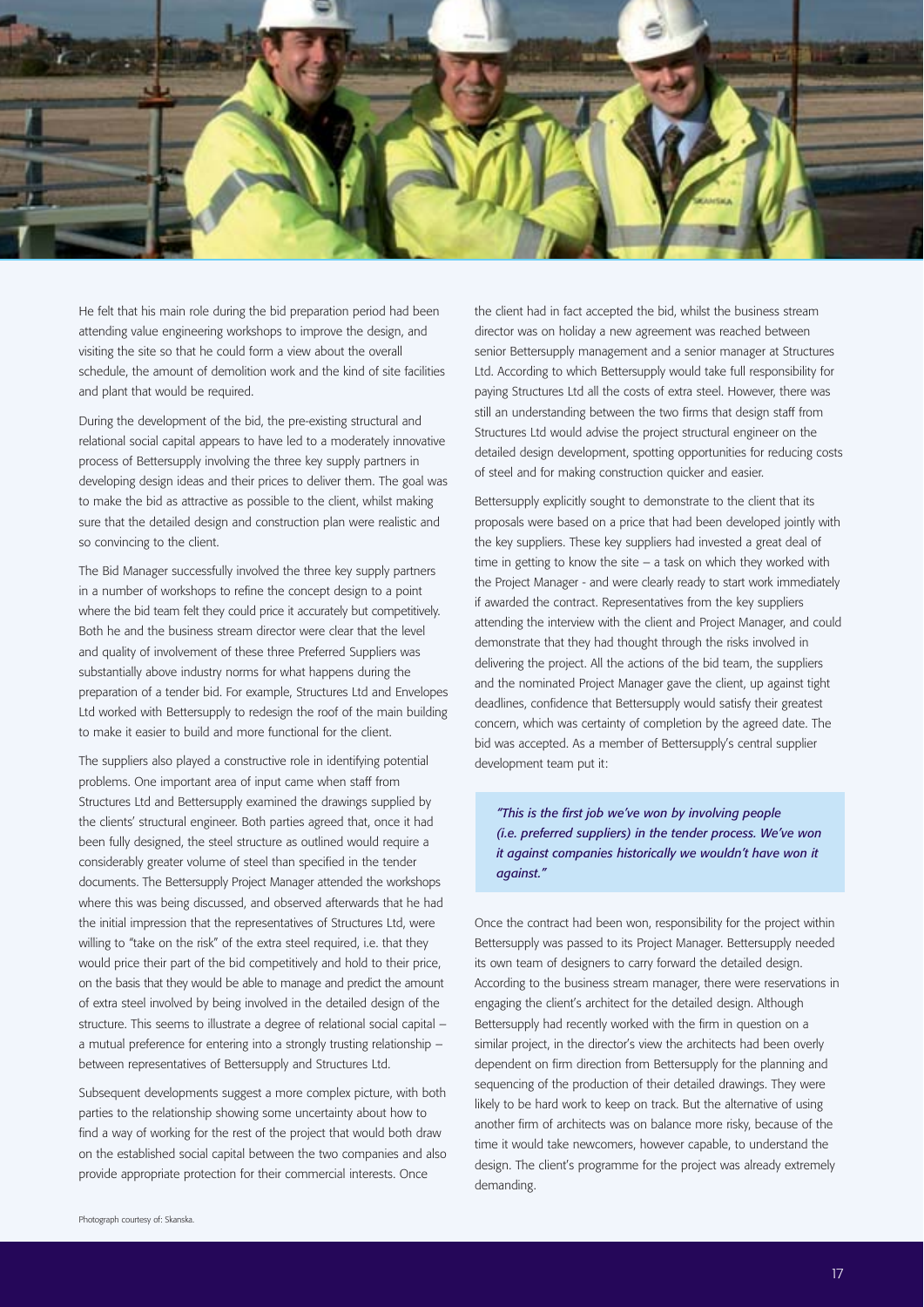A few weeks into this phase, the Bettersupply Project Manager appeared reasonably confident that arrangements in place for continued collaboration with suppliers would prove viable. Several suppliers were attending weekly design workshops, understood that the scope of their contract might need to change, and had also agreed to the establishment of a "risk pot" as part of their contract. Extras that emerged during design development could be claimed for from this pot provided there was an agreement with Bettersupply.

Within a further few weeks, relationships with some firms within the project team were in fact proving much more difficult to manage. In particular the relatively weak levels of understanding between the Bettersupply Project Manager, the architect and steelwork supplier began to demonstrate the transient nature of the social capital and practical understandings apparently established during development of the bid.

By the end of the first month, the architect had simply failed to produce drawings needed by the steelworks supplier who could not, therefore, begin fabrication. It became clear that the architect had done far less work prior to the bid stage than they had previously claimed. Above all, drawings had been produced without the use of any standardised co-ordinate grid. Both the business stream director and the Project Manager formed the view that the architect had put a team on the project with very little experience of the kind of leisure complex concerned. Moreover that there was simply not enough architects working on the project. In a project that was intended to adhere to the letter of their responsibilities, never mind facilitating supplier input.

A second event compounded these problems in the effective management of the project. A few weeks into the detailed design phase, Structures Ltd told the Bettersupply Project Manager that they were transferring the steelwork supply contract to their sister company, Spans Ltd. They gave as the reason the fact that their plant was too busy to cope with the work of the Leisurecomp project, having given far larger commitments to a major national client. They saw it as their prerogative to utilise capacity across their group of companies how they saw fit. At this point the Project Manager became concerned that the "mindset" with which Structures Ltd had worked on the bid would not transfer over to Spans Ltd. Not having been closely involved in the discussions about risk sharing in the development of the steelwork design, he was in fact already concerned that staff from Structures Ltd were not taking further design decisions strictly according to what he would consider to be the best interests of the project as a whole. The transfer of the supply of the steelwork to a new company and team was additionally worrying.

The Project Manager further rapidly found that, when they had an opportunity, staff from Spans Ltd understood their role in commenting on design as considerably more limited than he had been led to understand had been agreed by his bid team colleagues. Whereas Structures Ltd's business appeared to be to produce complex bespoke structural steel solutions, Spans Ltd's business appeared to be to produce standard sections at lowest possible cost in the shortest possible time. Its staff showed little interest in the niceties of design or collaborative decision-making with their customer. They proved reluctant to get involved in design issues beyond their contractual duty to design connection details, preferring to leave full responsibility with Bettersupply and its nominated architect. The Bettersupply Project Manager summarised the position thus:

*"They're taking a much more aggressive view…anything that's not in black and white on the drawings and they say 'that's down to you'…they're a lot more back-seat than we expected."* 

Whilst the Project Manager prided himself on maintaining adequate relations between the various parties on site, the combined stances of the architect and Spans Ltd led to further difficulties. The amount of steel in the design was no longer being controlled adequately by Spans Ltd, who apparently did not feel bound by the earlier agreement between senior members of Bettersupply and Structures Ltd. Further, the drawings passed at the last minute to Spans Ltd proved to have a number of significant errors. Spans Ltd on a number of occasions fabricated parts that would not accept the units made by the pre-cast manufacturer causing lost time on site, scrap, rework and the need to invest in extra moulds to make up the lost time. According to the letter of their contract with Bettersupply, Spans Ltd charged Bettersupply for the extra labour time involved.

Overall, within six months of the award of the contract, there was little evidence that the key suppliers saw themselves as partners within an integrated supply chain that had been set up to deliver improved value for the client while making predictable and realistic commercial returns and looking forward to working with one another in the future. More established commercial attitudes and the swamping of orderly process by the need for expediency and fire fighting were more easily identifiable. Important areas of integrated working between designers and subcontractors had gone by the board. And with this had disappeared much of the social capital established between firms during the bid stage.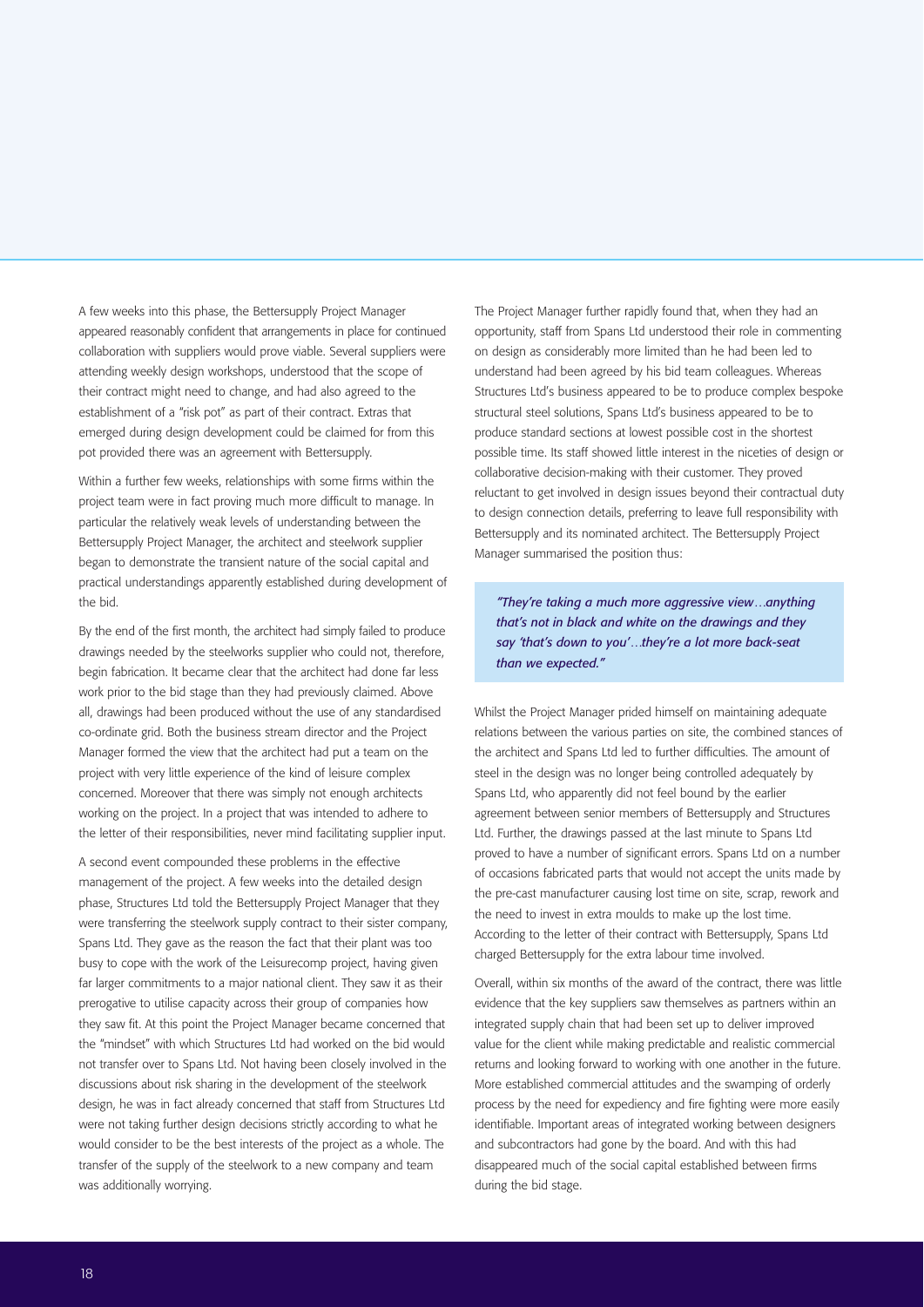#### Lessons from the two cases

In Figure 2, the arrows flowing from left to right across the top and down the right hand side summarise the linear view of the process of implementing integrated supply models referred to earlier, that appears to have been in the minds of most senior managers involved in the Integration of the Supply Chain project. The remainder of the diagram attempts to capture the integrative and catalytic role of social capital in making it possible to move from a corporate strategic rationale to collaborative routines in action and improved competitive performance. This kind of analysis also suggests that the progressive development of collaborative supply relations is more of an iterative process than the linear model suggests.

A first working hypothesis emerging from our case studies is that all three aspects of social capital identified earlier are, indeed, important enablers of the emergence and further development of integrated

ways of working on an inter-organisational project. In particular, relational and cognitive aspects of social capital appear to have the potential to develop within a construction project, much as they do within single organisations, and provide the basis for developing intellectual capital carried by inter-organisational routines. They enhance more formal business-to-business supply agreements and the use of formal processes and techniques, such as value management and collaborative construction planning, that support integrated decision-making and planning.

But beyond this, social capital can itself be augmented by a successful experience of working in an integrated way on a project, providing a basis for future further innovation in the crafting of integrated project routines in action. This results in a virtuous circle of deepening innovation. Our case studies illustrate both the establishment of such a virtuous circle (Project A) and how the potential for establishing one can be disrupted (Project B).

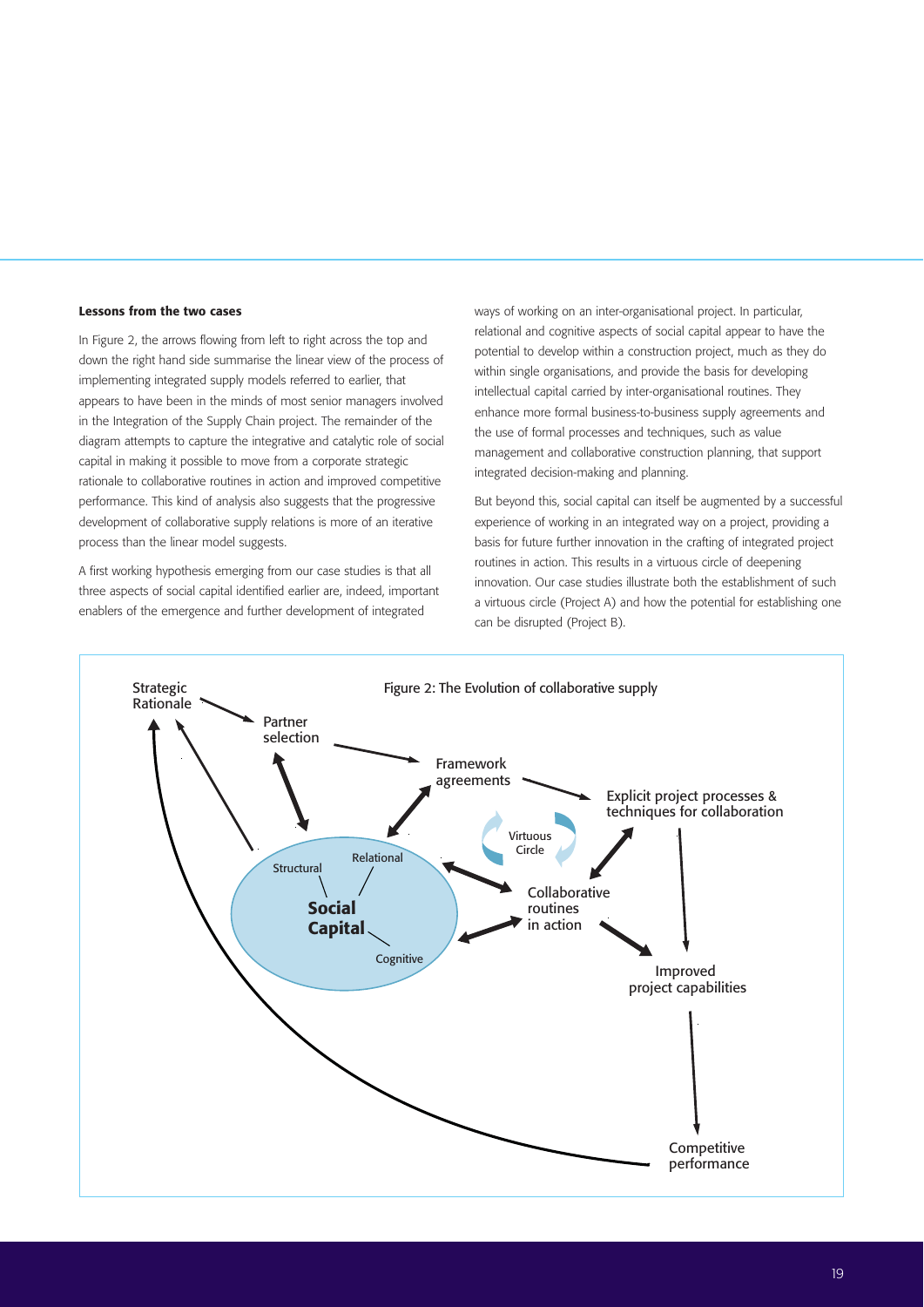In Project B, social capital and collaborative routines, developed amongst the members of the bid team responsible for earlier stages of collaborative work, failed to be transferred to the group of company representatives who took responsibility for subsequent detailed design and construction management. A variety of weaknesses in the structural connections between those who had developed the bid and those who took the project on afterwards led to an unravelling rather than a deepening of the relational and cognitive aspects of social capital, and a failure to make significant innovations in project routines. The project was delivered, but with a great deal of additional management intervention from Bettersupply and adversarial commercial relations, leading to mediocre commercial performance for Bettersupply and the supply chain, rather than collaboration for mutual commercial benefit. In particular one supply partner decided to transfer the work to a sister company in the same group, and none of the informal understandings developed during the bid phase as to how the supplier would work with Bettersupply during detailed design were passed over. There were also deficiencies in all aspects of social capital between the group of companies that had worked on the bid and the design firms they took over from the client to work with on the detailed design, once the contract had been won. So, apparently agreed collaborative design processes were not honoured, and the routines-in-action during detailed design and construction showed little integration.

This suggests that when aspiring supply chain integrators seek to bring about innovations in integrated supply, it is vital for them to assess the pools of social capital available amongst people and organisations implicated in the entire web of practices and routines that need to be changed. Project B suggests that strong social capital developed between people involved in only one part of the total web of practices (those involved in the bidding stage) may actually undermine the expansion of the pool of social capital to include others. On this project, this localised social capital worked to facilitate a new approach to collaboration during bidding, but lack of attention to linkages with the practices involved in the later and equally crucial stages of the project meant that the coalition that developed the bid came almost to be seen by others as having sabotaged the rest of the life of the project; as having acted irresponsibly according to a limited view of in its own collective interest without relational or cognitive connection to the people who had to deliver the project.

This is not to say that it is only possible to embark on the implementation of collaborative supply relations when there is strong and balanced social capital in existence between all relevant participants. Rather, it is important to be aware of where there are gaps in informal relationships and understandings on the one hand, and where there are potentially collusive bonds that will perpetuate a localised view of how to carry out work that will block innovation. Those seeking to lead innovation can then consider how either situation can be compensated for by some form of community building - to see the development of social capital as something that can be facilitated if not directly managed. But this means paying critical attention to all three aspects of social capital, and how far they are present amongst the range of people who need to be involved in seeing through the strategic logic of an integrated supply arrangement.

In Project A the virtuous circle of development of social and intellectual appeared to become established, including the potential to include new members of the project team. Above all, the commercial performance for virtually all members of the project team proved well above average, and this also appeared to lead to general interest in working together further, using the techniques that had been learned. A further dynamic revealed by this case is then that social capital developed between key individuals within the network of supply partners has strengthened awareness of the strategic logic for each supply partner, for making further joint investments in refining integrated ways of working on future projects. There is feedback between the development of collaborative routines at project level and the development of a shared strategic logic.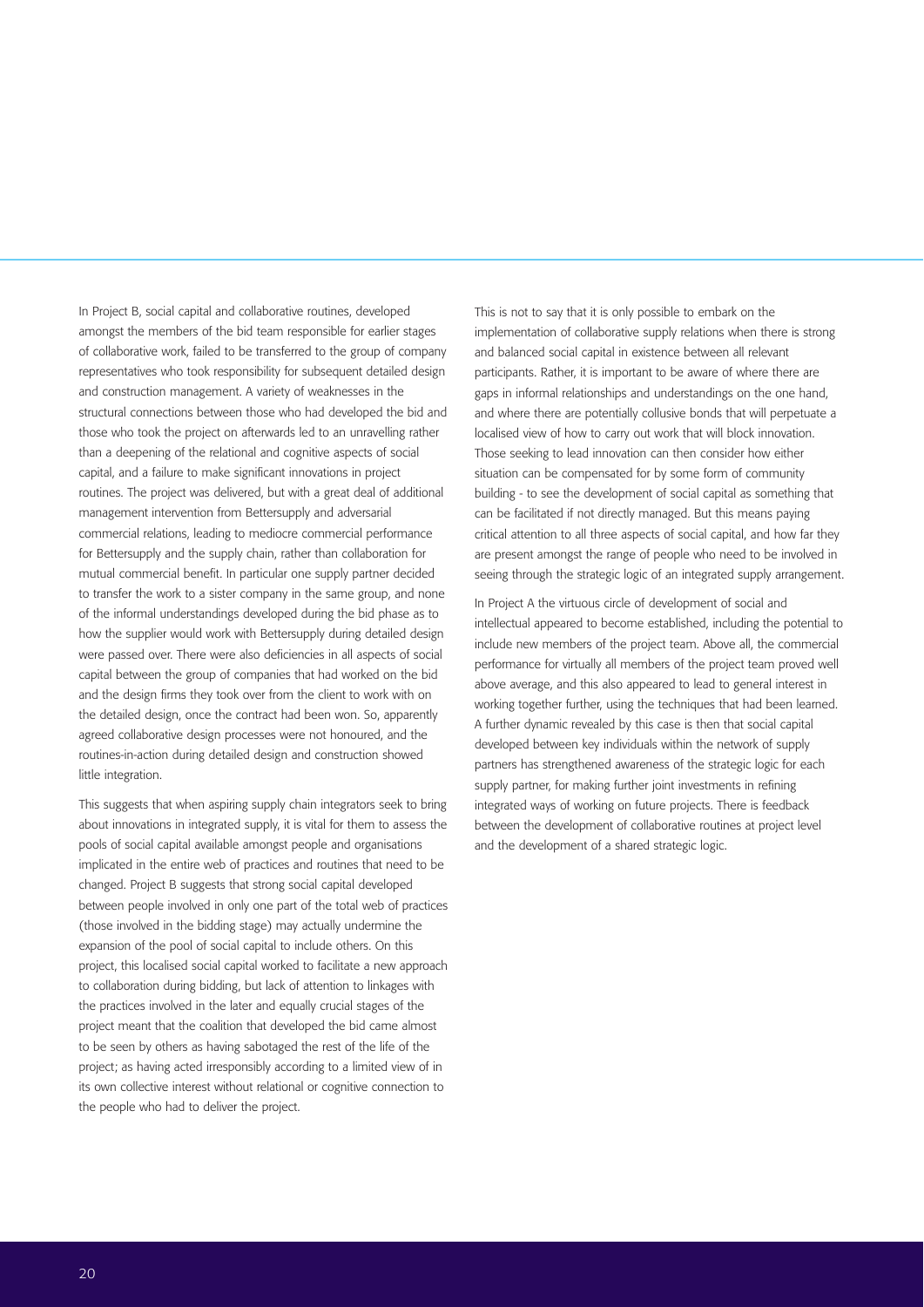# 4 Evaluating performance of integrated supply arrangements

The emphasis on configuring an integrated supply chain to develop the capability of delivering value to a particular kind of client, or for a specific type of building, poses a basic paradox in terms of the purpose of measuring performance. If project performance is to be assessed in terms of whether the specific aspects of value that matter to a client or client group have been delivered, this means understanding in depth the needs of a particular set of stakeholders and what counts as evidence that these needs have been met. These measurements are inevitably context-bound to a considerable extent. Indeed, the better the needs of a particular client have been understood, the more specific relevant measures are likely to become. It then becomes all the more complex to compare the performance achieved, in terms of specific benefits delivered by the building and the capital and operating costs of doing so, with the performance achieved in other contexts. Our research has encountered situations where even apparently similar kinds of buildings, for example leisure centres, proved to have significantly different requirements, and so the extent to which the desired functionality had been achieved and the costs of doing so became difficult to compare with any precision.

This means that it is difficult to demonstrate in any simple way that the application of an integrated supply chain actually leads to better performance. There is rarely, if ever, an exact comparator of a like enough project procured in a more traditional way. The main contribution of the Integration of the Supply Chain project in the area of performance measurement has therefore been twofold. First, the research team has worked with a number of integrated project teams, to develop project-specific performance metrics that allow tracking of performance at various stages of project progress, in terms that are directly related to the most important aspects of client value. Such value-based metrics inevitably draw on generic industry KPIs, such as cost and programme predictability, or safety performance, but recast them in a group of locally-relevant measures concerning issues such as the maintainability or marketability of the building being produced. Second, we have developed directions for comparing the performance of integrated supply teams with industry norms, in a way that goes beyond simple context-independent or generic KPIs. These include benchmarking particular common elements likely to be replicable across a series of projects, such as standard masonry work in city centre commercial developments, and setting performance targets for a particular project and then evaluating the effectiveness in meeting or surpassing these through value-improving techniques associated with integrated working.

### 4.1 Stakeholder evaluation as an approach for measuring the performance of integrated supply

Government policy and influential groups within the construction sector itself are encouraging the adoption of collaborative working within multi-organisational project teams and integrated supply chains. The aim is to develop the capability to deliver superior value to the client.

Current approaches to performance measurement, however, appear seriously flawed in their ability to demonstrate that such value is being delivered. Interestingly, this state of affairs is echoed in other sectors. Beamon (1999) argues that, regardless of sector, one of the most difficult areas of performance measurement is the development of an appropriate performance measurement system for supply chains, adequate to demonstrate the delivery of superior value to the end client or customer. The limitation of many of the current performance measurement techniques within the construction industry, particularly generic performance indicators, is that they fail to balance the need to be sensitive to measuring what matters locally whilst also providing a basis for comparing with what has been delivered elsewhere.

Possibly as a result of this situation, many in the construction sector who otherwise advocate integrated supply models complain that construction clients tend to cleave to the established mechanisms for assessing value for money - the competitive tendering of designs, to be built by constructors who have not had any input into design, selected on a lowest-cost basis. And this is then seen as a barrier to the progression of more collaborative working and the delivery of superior value, however it is to be measured.

In this context there are first of all a number of related reasons why there is a need for context-specific, client-relevant performance measures. These are supported by research findings in other sectors, whether or not, like construction, they are organised primarily through multi-organisational projects.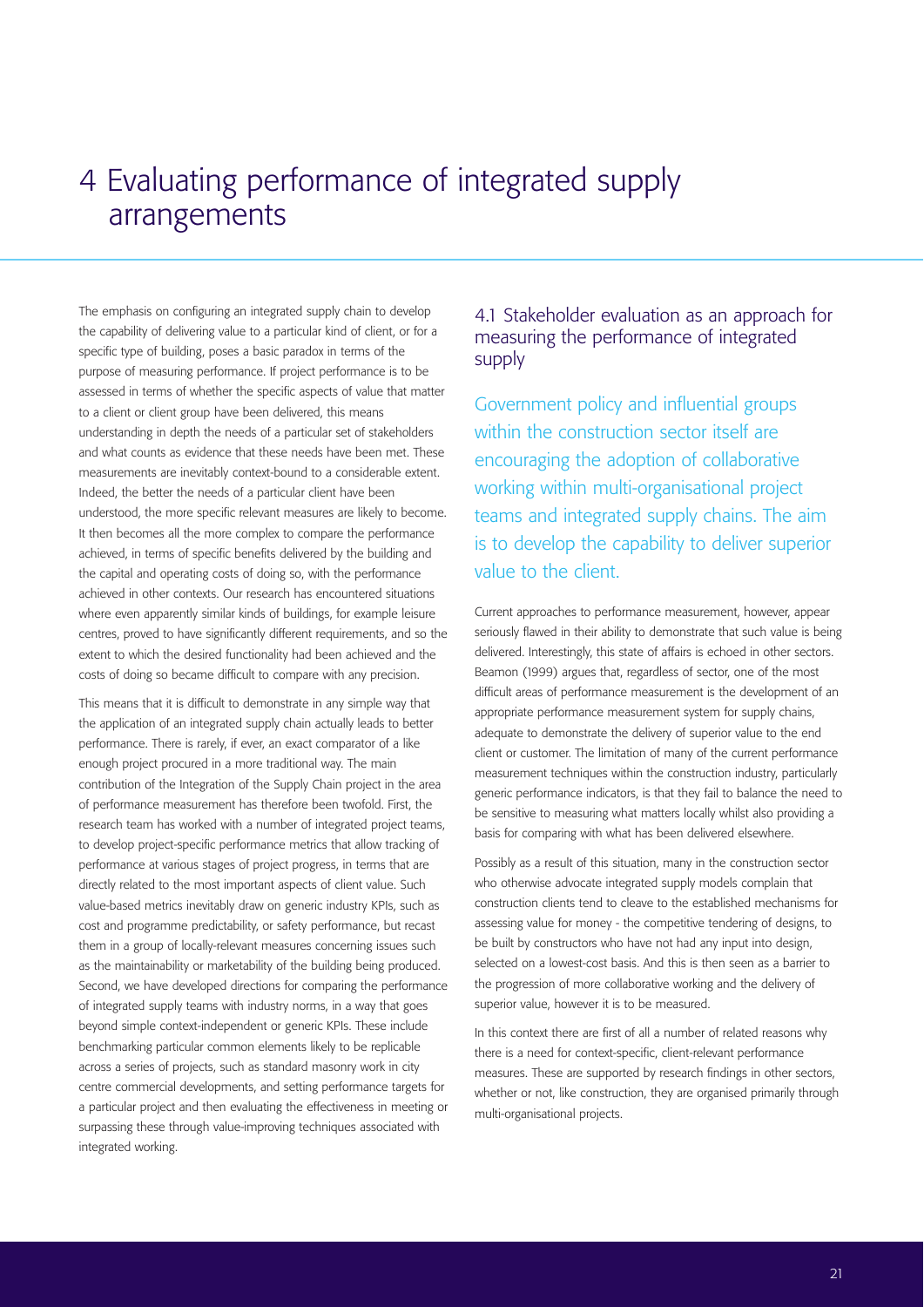First, there is a need for a focus on the stakeholder perspective during a construction project, and the movement away from using universal KPIs as the exclusive measures on a project. Love and Holt (2000) have suggested that successful business strategies in general require a stakeholder perspective to performance measurement. This allows an organisation or extended business system to be monitored and judged in a manner that provides the foundation for maximising stakeholder value. Traditional financial and time-related performance measurement techniques may fail to provide information on what customers really want, and what they are actually getting.

Second, following directly from this, there needs to be a focus on what 'value' means to the client. Reliance on a standard set of performance measures from one project to the next is of questionable practicable benefit to the construction industry, where the products and value priorities generally differ from one project to the next, even when the client remains the same. Even where clients may appear to suggest that same thing is of value, this is not always the case. Gibb and Isack (2001) found that the term 'value for money' was one of the most quoted client requirements for a project. Yet, when they analysed what was meant by this, the views of client representatives differed. For example, 17.5% of interviewees felt that 'value for money' meant lowest life cycle cost, 15.7% felt that it meant having satisfied end-users, and 5% felt that it meant early project completion. Therefore it is necessary to determine precisely what value means to a client.

Third, context-specific performance measures are needed because of changes in the types of procurement and contractual arrangement for projects, which lead to a greater emphasis on life cycle aspects of value, rather than initial capital cost alone. For example, PPP (Public Private Partnership) and PFI (Private Finance Initiative) projects have shifted value considerations from an emphasis on a low initial capital cost to include also whole life costs and benefits, such as ease of operation and costs of cleaning and maintenance.

The process for determining what the client values is an evaluation – a term which was used by Ralph Tyler in the 1940s because evaluation implies 'a process by which the values of an enterprise are ascertained' (Norris 1990). We suggest that the term evaluation can be usefully applied not only to assessing what the client values but also to attempt to measure what has actually been achieved. In what follows, we argue that a stakeholder-based approach to both aspects of evaluation can be suitable not only for understanding what is being achieved relative to local criteria but also for making performance comparisons across different contexts.

One highly developed example of a stakeholder based evaluation methodology is that of Guba and Lincoln's Fourth Generation Evaluation (Guba and Lincoln: 1989). This approach was termed 'Fourth Generation Evaluation' because it espouses moving beyond the previous three 'generations' of measurement and evaluation. The first generation of evaluation is considered to be measurementoriented, where the evaluator performed a 'technical' role. The purpose of second generation evaluation was descriptive. The role of the evaluator was to describe patterns of strengths and weaknesses with respect to stated objectives. Third generation evaluation was judgement-oriented, and the role of the evaluator was as 'judge'. The problem with these first 'three generations' of evaluations are that stakeholders are not represented; none of the evaluation approaches of the first three generations accommodate stakeholders having different perceptions of value or different views as to what is reliable evidence that value is being delivered.

Fourth Generation evaluation takes the position that evaluation outcomes are emergent interpretations that individuals or groups in the stakeholder audience form to 'make sense' of situations in which they find themselves. Guba and Lincoln's evaluation approach is based on the idea that different stakeholders need to articulate their distinctive conceptions of what value means. There then needs to be a process of discussion and negotiation so that areas of agreement as well as difference can be identified. It will then be possible to identify a set of evaluation indicators that address the range of stakeholder concerns. This approach is particularly applicable to the problem of measuring the performance of integrated supply because of its emphasis on the stakeholder in the evaluation, and the focus on how different stakeholders understand value. Whilst some stakeholders may be concerned predominantly with the achievement of locally defined objectives, others – typically senior managers – will be strongly interested in comparing performing across contexts. A stakeholder based approach in principle allows both local relevance and wider comparisons to be addressed.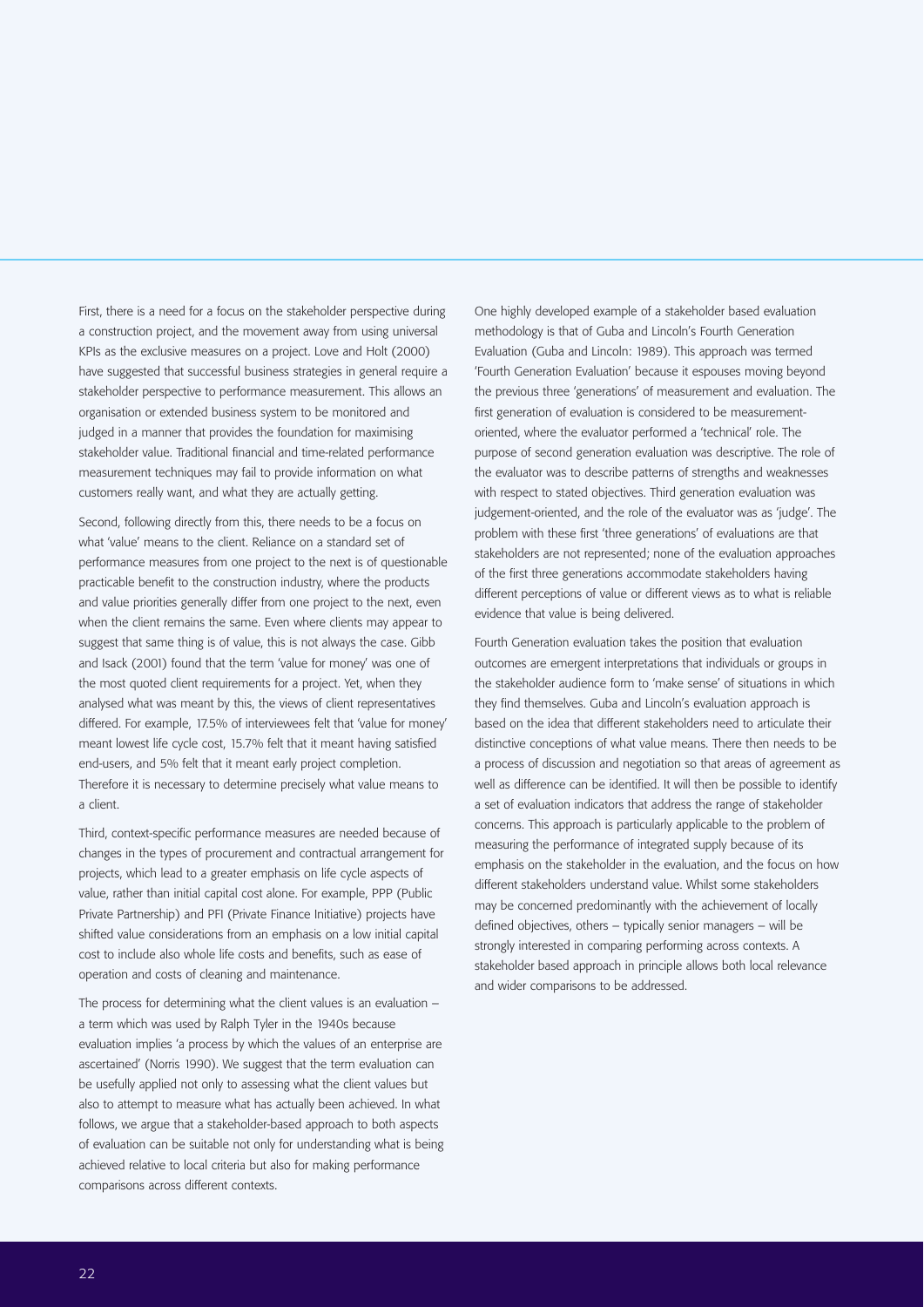### 4.2 Experiences with stakeholder-based performance evaluation

This section describes two cases where researchers applied the principles of stakeholder evaluation to develop approaches to project performance measurement for two construction companies engaged in developing integrated supply.

Both firms are responsible for assembling and leading project teams drawn largely from established supply chain partners. Both firms espouse the advantages of such supply partnerships and integrated working at project level, but are concerned at the lack of clear mechanisms for demonstrating the delivery of superior value, linking value measurement in one context to clear comparators. In what follows, both firms are referred to using pseudonyms.

#### Case One: Company T

Company T is a large main contractor with an established policy of developing preferred supplier relationships and supplier alliances. The action research collaborators were a group of senior managers in the central procurement and supply chain management function. They identified a problem in demonstrating to clients and sceptical colleagues alike that using preferred suppliers, as opposed to those who had been acquired through traditional procurement routes (i.e. competitive tendering) could deliver superior value in projects. They were keen to deepen their understanding of how different aspects of construction project performance could be measured and so compared.

Integration of the Supply Chain researchers assisted these managers in running a workshop involving Company T operational managers, project managers and senior staff from 16 of its preferred suppliers. The purpose was to consider what value drivers could be measured on different construction projects to demonstrate that an integrated supply chain is able to deliver superior value. The participants were divided into three groups, each including the mix of disciplines and trades of typical project team. Each group was given a different project "brief", based on a real project recently worked on by the company, but not familiar to the workshop participants. The projects concerned three different building types: a residential development, a sports stadium, and a hospital refurbishment.

#### Table 5: Different building types and the respective value drivers for Company T

| <b>Building</b><br>Type                 | Value drivers for the client of this<br>building type                                                                                                                                                                                                                                                                                                                                                                                                                                                                                                                                                                                                                                     |
|-----------------------------------------|-------------------------------------------------------------------------------------------------------------------------------------------------------------------------------------------------------------------------------------------------------------------------------------------------------------------------------------------------------------------------------------------------------------------------------------------------------------------------------------------------------------------------------------------------------------------------------------------------------------------------------------------------------------------------------------------|
| <b>Residential</b><br><b>Building</b>   | • Cost certainty<br>• Programme reduction so that the client can<br>advertise the building to potential residents as<br>quickly as possible<br>· Reduced through life costs for the building<br>• 100% occupancy<br>· Social acceptance of building in the environment<br>· Safety and security of occupants.                                                                                                                                                                                                                                                                                                                                                                             |
| <b>Sports</b><br><b>Stadium</b>         | • Predictability and achievement of programme (in<br>order to start seasonal sports fixtures as planned)<br>• Maximum capacity for spectators<br>• Intelligent phasing of the job so that sports events<br>can be held during the construction process.<br>• Project delivered to the budget<br>• Value Engineered for the best construction solution<br>· Experienced, high quality team who have delivered<br>a sports stadium previously<br>• Unimpaired sight lines for the spectators in the<br>stadium<br>• Flexibility of use enabling stadium to be used for<br>other sports, or other types of events<br>• Design values<br>• Safety.                                            |
| <b>Hospital</b><br><b>Refurbishment</b> | • Meeting programme dates consistently, so that<br>clinical disruption is predictable and minimised.<br>• Cost predictability, as well as getting something<br>'extra' for the budget.<br>· New, but appropriate innovative layouts which will<br>generate reduced clinical operation costs and<br>higher throughput of patients<br>• Increased staff satisfaction and staff retention<br>· Increased patient satisfaction<br>• Least disruption to the hospital operation, and less<br>hospital 'downtime' during construction<br>· Least disruption during maintenance, zero defects<br>• Standardisation of layouts that conform to NHS<br>requirements<br>· Safe working environment. |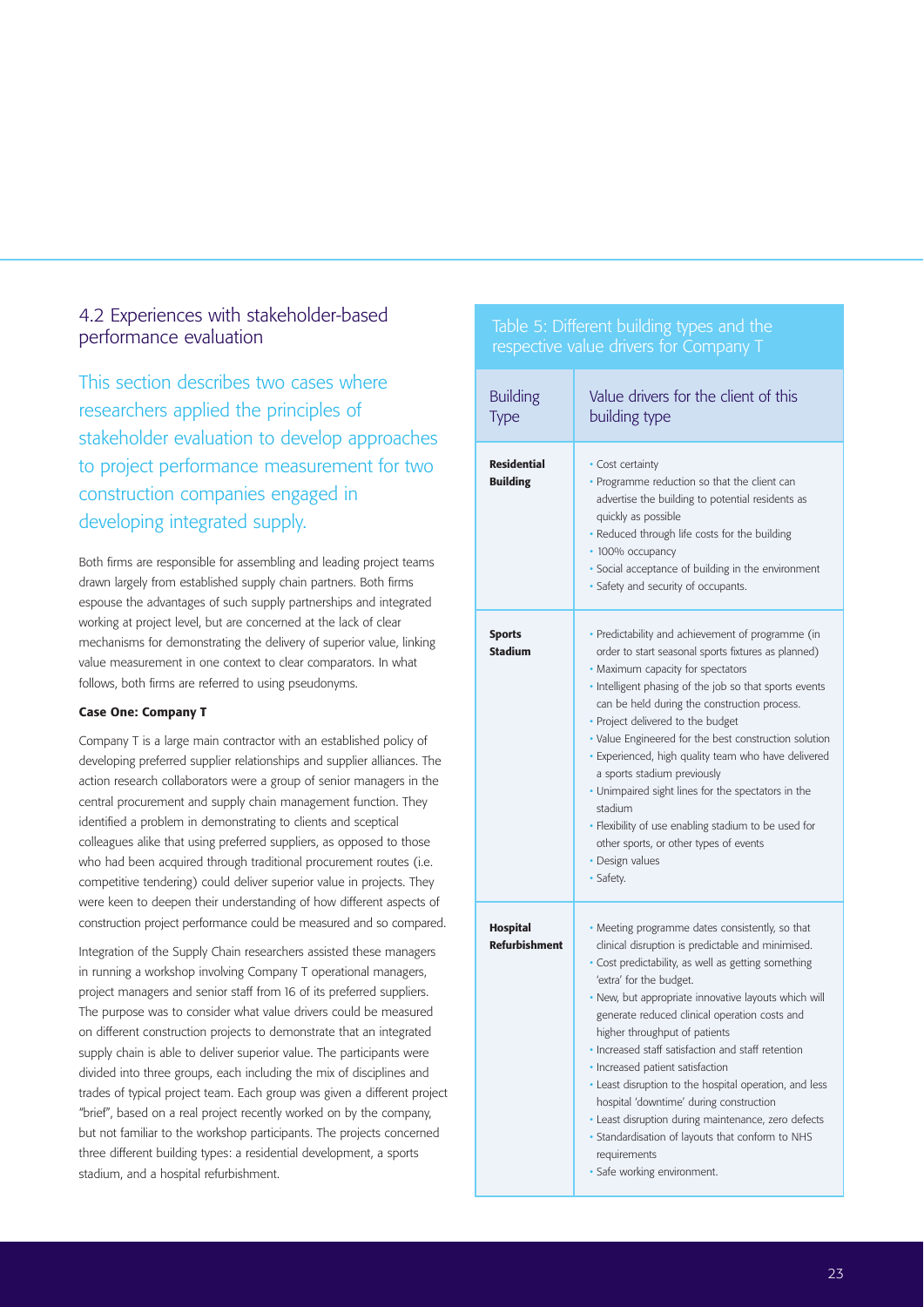Each group was asked to consider what 'value' meant to the range of stakeholders involved in their project. They also explored what performance measures, during and at the end of the project, would be perceived as providing meaningful evidence of value delivered to this range of stakeholders, taking account of their distinct, albeit often overlapping, priorities. The value drivers produced for the different building types are presented in Table 5. In most cases the value drivers identified have clear implications for meaningful and practical operational performance measures.

A number of interpretations emerge from considering this workshop output. First, the workshop participants found it possible to apply a stakeholder perspective to produce specific value drivers and performance measures for their projects. Second, there are common themes for these value drivers across the three building types. The three most identifiable themes are unsurprisingly cost, time and quality. However, these common themes are expressed quite differently for the specific building types. For example, for the residential building, the 'time' element refers to a reduction of the programme enabling the client to advertise the building to potential residents as quickly as possible. Whereas for the sports stadium, 'time' is of value such that the programme is predictable and achievable enabling planned sports fixtures to be held. The client might also value intelligent phasing of the construction programme so that events can continue to be held during the construction process, maintaining revenue for the stadium, as well as its reputation. For the hospital refurbishment, 'time' is important such that programme dates can be met to minimise clinical disruption, and minimise the period of time when the hospital is out of use. This supports the findings of Gibb and Isack (2001) that even where clients apparently suggest the same thing is important (e.g. "time") the unique aspect of each client, and of the specific building type, needs to be taken into consideration in defining what is actually meant by that.

All this suggests that simple and universal time, cost and quality performance comparators are unlikely to be meaningful across these different building types. There is, however, scope for exploring the establishment of performance benchmarks within particular classes of building.

#### Case Two: Project P

Project P involves a property developer, a construction manager and a specialist subcontractor. The companies work together repeatedly as part of a supply chain, and are keen to develop project-level innovation, to implement performance measures which relate the value delivered on a project to the client value drivers during a

commercial office development. The project team was attempting to develop new approaches to performance measurement that would allow each organisation to demonstrate to the other that they were adding greater value by working together, and thereby also demonstrating this to their clients.

Action research was carried out on a single package of work for the commercial development – the masonry façade (stonework and brickwork). Through a series of workshops with key project stakeholders, i.e. the client, the construction manager and specialist subcontractor, a number of value drivers were identified, and the associated key performance indicators were developed for the respective drivers. In this case, the stakeholder perspective was used to explore value and measurement not only from the perspective of the client, but also key supply chain members. The value drivers and associated forms of measurement were:

- Construction cost and margin. This value driver led to performance indicators of: labour productivity, in terms of the amount of labour time involved in laying standard sections of brickwork and stonework; buildability, in terms of whether actual site delays can be traced to the occurrence of key buildability issues identified in advance, or whether these have been successfully avoided through process simplification and site logistics planning; and predictability of programme, in terms of actual progress against the programme.
- Maintainability. This value driver was measured in terms of the budgeted annual cost of maintenance implied in the operating procedures handed over to the client.
- Marketability. This value driver referred to the attractiveness of the building and construction site during construction itself, as a basis for attracting potential tenants. It was measured in terms of the quality of appearance of the product during construction and at handover, as assessed by client project managers. Staff from the property developer were asked to evaluate the quality of the appearance of the building, its visibility during construction, the orderliness of the site, and the presentation of the workforce at regular intervals, noting factors that enhanced or detracted from its quality of appearance.
- Safety. This value driver led to the site accident rate as the performance indicator.
- Environmental performance. This value driver led to two performance indicators: the re-use of demolition waste on site and elsewhere; and carbon dioxide emissions through the recording of the transportation mileage of materials delivered.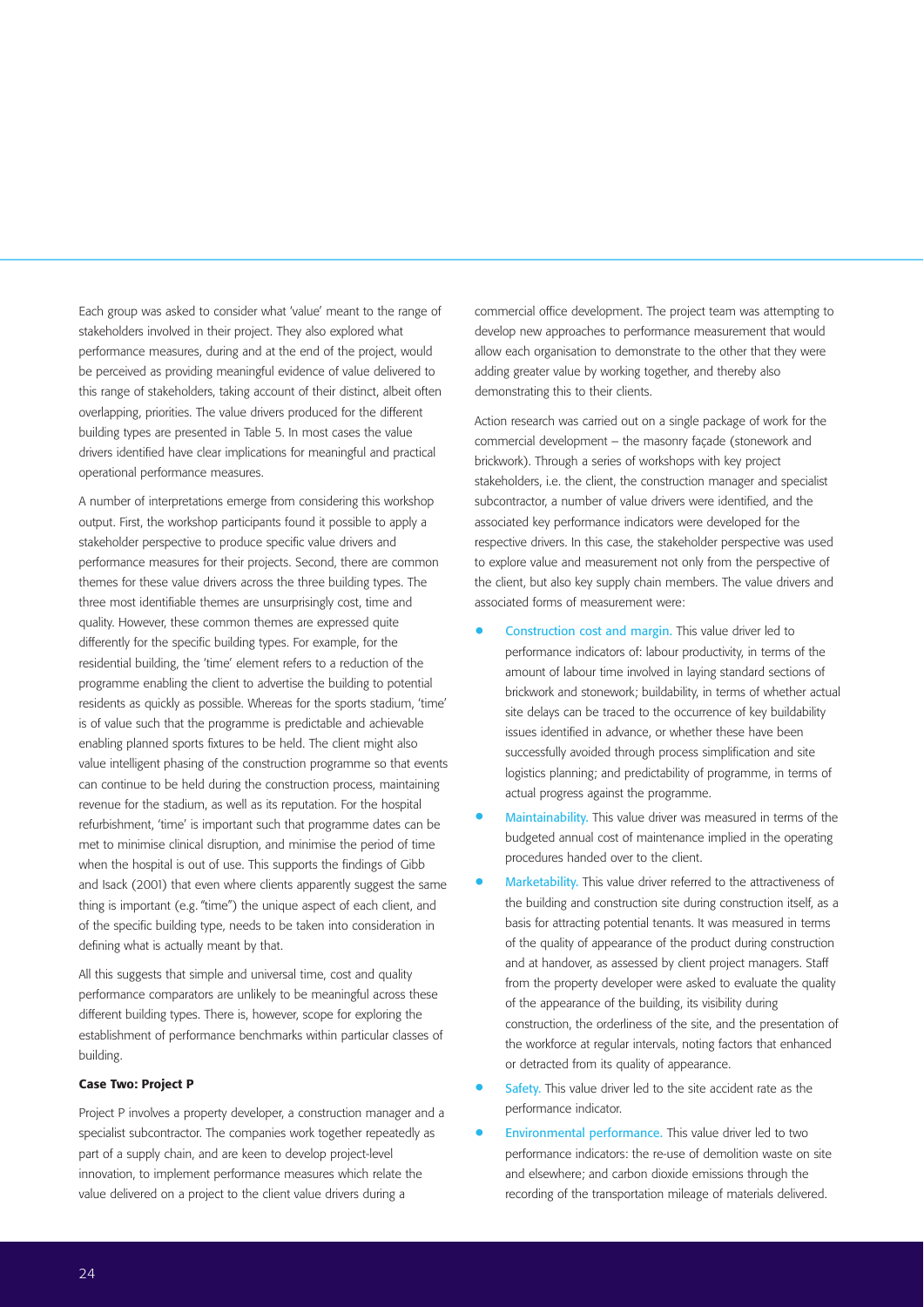Project P was developed on a city centre site of historical interest, and amongst existing buildings of architectural and historical significance. This particular characteristic of the project had an influence on several of the value drivers, including environmental performance, marketability and maintainability. This case provides a further demonstration of how metrics can be linked to detailed stakeholderbased value drivers on projects; and how the specific context of a project is an important determinant of these value drivers.

In terms of providing a basis for making performance comparisons across projects, the industry practitioners concerned reached similar cautious conclusions to those of Company T. Although the parties to Project P has been involved in similar projects in the recent past, they had not collected data according to the performance measures now identified as meaningful for this kind of project. They anticipated being able to use these metrics to show performance improvement on future projects, but could not on the current project demonstrate directly the impact of supply chain collaboration. They also intended to provide future clients with evidence that they were able to link performance measurement with the application of value-improving techniques such as value management during design and collaborative construction planning.

#### 4.3 Implications for future development of measurement

There are two main implications of the experiences reported above for the development of project performance measures that address both local context and the need to make wider comparisons.

First, how do companies demonstrate that the use of an integrated supply chain has led to systematic superior performance from one project to another when the measures are unique across the projects? The unsurprising answer is that this cannot be done in simple terms. But there are directions for demonstrating performance improvements associated with supply chains. For example, there will be replicable elements across a series of projects of a common type and, therefore, it is possible to use these measures. Additionally, it is also possible to show a client specifically how other projects or series of projects for other clients have benefited from the use of an integrated team.

Second, how will construction companies be able to benchmark themselves against other companies and the construction industry in general, if the performance measures differ from one project to the next? As with the first point, there will be replicable elements of projects that can be used for benchmarking and comparison. For evaluating competitiveness it is, however, not good enough to rely simply on the comparison of universal measures. Some construction companies may be more competitive because they can better identify and reflect the customer's idea of value. The issue is then not so much how to evaluate competitiveness relative to simple or universal benchmarks. Rather it is how to communicate that a company can first of all identify measures of context-specific, client-relevant value delivery, and then demonstrate performance improvement from one related project to the next.

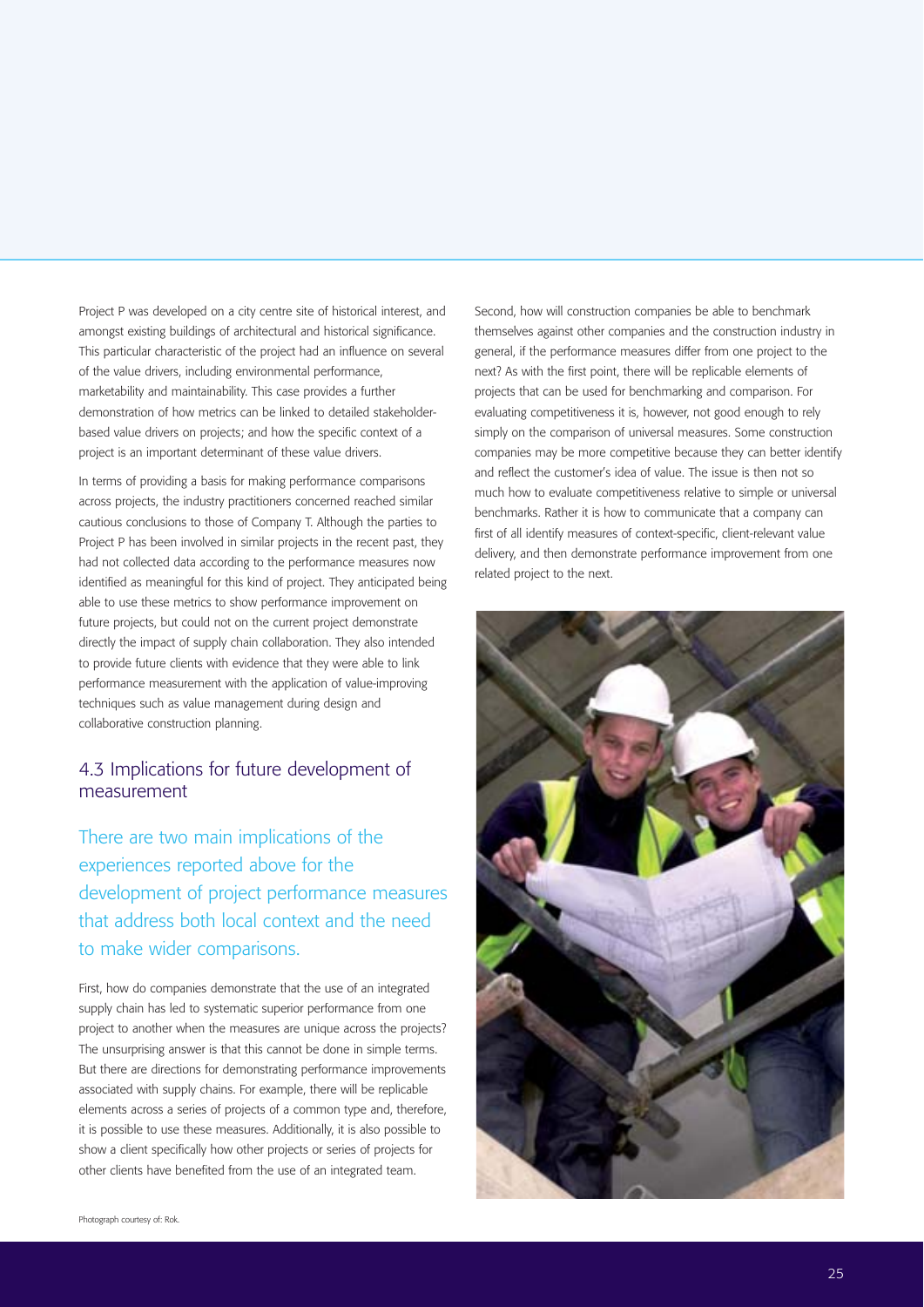# 5 Conclusions and implications

### 5.1 Conclusions on forces that shape successful innovation

Figure 3 summarises the findings of the research team concerning forces that help and hinder progress with integrated supply arrangements in the built environment.

The first, and perhaps ultimately determining factor, is the strength of the strategic logic of the aspiring supply chain integrator for making an investment in the substantially new routines and techniques involved in working collaboratively with carefully chosen supply partners. If there is not a consensus within the supply chain integrator that this investment will result in returns from, substantial streams of business for which integrated working is required to achieve competitive performance, then the initiative is unlikely to progress very far. Likewise, supply partners too need to be able to see the returns from the investment that will be required from them. A one sided strategic logic will not engage the full capabilities of supply "partners".

Second, once strategic issues have been resolved, achieving

# Figure 3: Forces for and against successful

| Forces for change                                                                                  | Forces against change                                                                                                                                 |
|----------------------------------------------------------------------------------------------------|-------------------------------------------------------------------------------------------------------------------------------------------------------|
| Clear, compelling and shared<br>medium/long term strategic<br>logic                                | Weak or one-sided strategic<br>logic                                                                                                                  |
| Existing islands of informal<br>collaborative routines based<br>on social capital                  | Self reinforcing web of existing<br>adversarial routines                                                                                              |
| Awareness of existing<br>adversarial routines and gaps<br>in social capital that block<br>progress | Lack of awareness of existing<br>adversarail routines; cultivation<br>of superficial social capital<br>oriented towards maintaining<br>the status quo |
| Value-based approach to<br>performance measurement                                                 | Cost-based approach to<br>performance measurement                                                                                                     |

integrated ways of working involves engaging with a wide range of practices, across the four quadrants of Figure 1. Supply partnerships that make progress appear to do so steadily, picking off one area of working after another for focused attention, and then moving on to another, covering the full range of practices in an iterative way. A key element in making this kind of continual change and progression work is the development over time of social capital between representatives of firms in the supply chain. Gaps in social capital are however bound to occur, as new firms and new representatives of existing firms are brought into the supply chain. In such circumstances it is vital to recognise that collaborative norms and understandings need to be built through workshops. The greatest danger comes from assuming that collaborative ways of working can be built amongst people who have no established informal relationships with one another. Or from assuming that just because high level firm-to-firm collaborative commercial arrangements are in place, collaborative and integrated practices will simply emerge at project level. These need to be worked on specifically.

Finally, making progress with supply chain integration requires the development of a sophisticated approach to measurement that allows value to be understood in particular circumstances, and measurement of the contribution of integrated ways of working to achieving it.

### 5.2 Overview of the guidance material on developing supply chain integration

The project has developed and piloted a set of guidance material for companies in the built environment sector who wish to evaluate and act on a strategy for developing collaborative and integrated ways of working with others in the supply chain.

This guidance builds on all the findings set out in this report, and in particular the insights summarised above. The guidance material starts from the premise that collaborative supply relationships require a considerable investment by the parties concerned in developing integrated ways of working. Such investment only makes sense if there are clearly identified streams of business which give the parties concerned a firm basis for expecting returns on their investments.

The supply chain leader and key partners all have to be able to see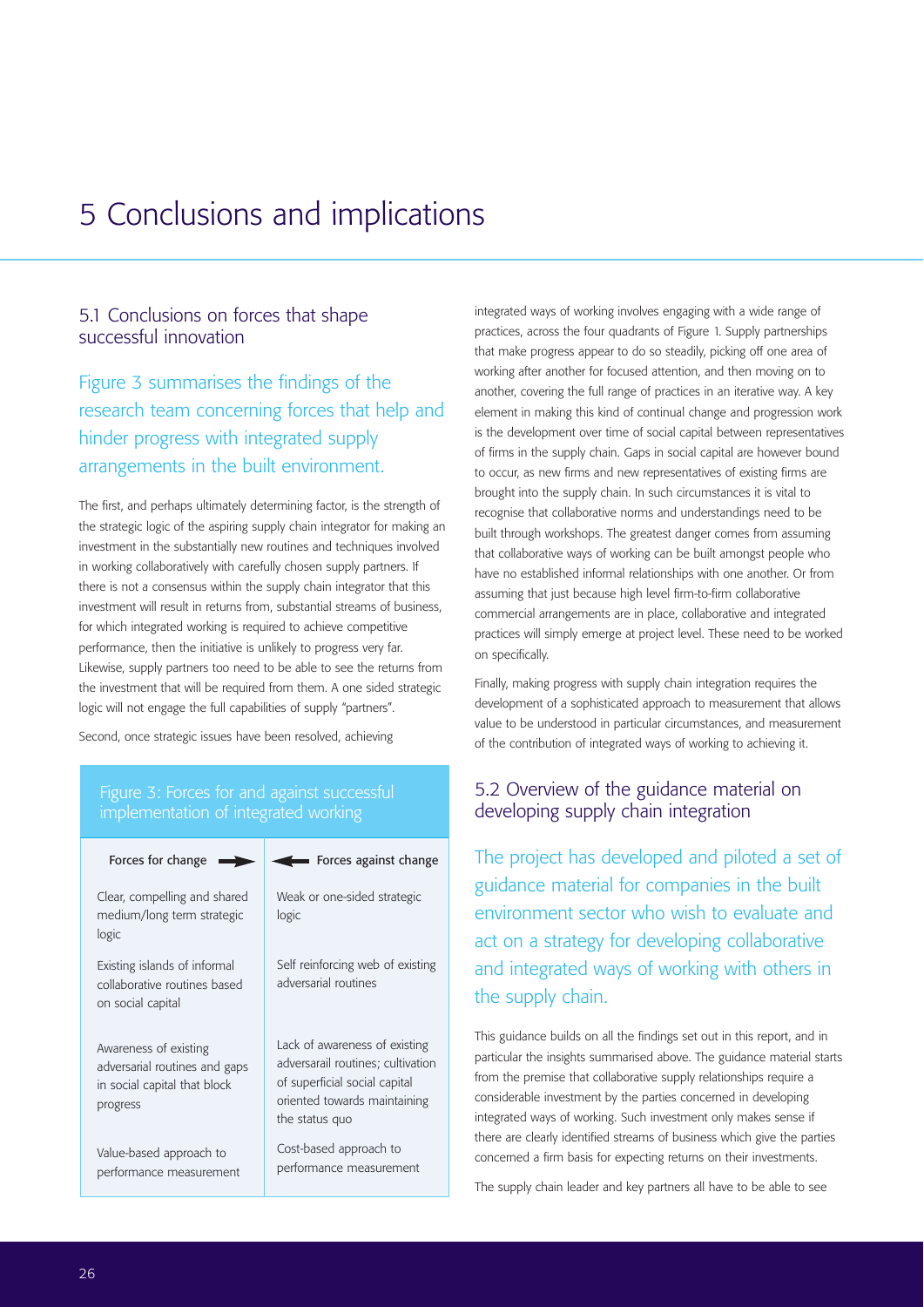that by collaborating they can out-perform others who are competing from the same stream of business. Senior managers will rightly be suspicious of any over-generalised statements that integrated working and supply chain collaboration delivers superior performance in all circumstances. Rather, they need to understand the key parameters of performance for a particular market or business stream, and then delve into the specifics of how developing a capability to work in an integrated way can lead to superior competitive performance in that particular market or set of markets. Such market specific business cases are much easier to articulate and hence more compelling.

The guidance resulting from the research and development project offers a three-stage process that a supply chain leader can use, first to establish the case and will for embarking on a programme of integrated supply chain working, and then to identify and manage the organisational and inter-organisational change initiatives required. Each stage consists of a central workshop event, as well as some preparatory and follow-up activities.

#### Stage 1: Developing a strategic logic and outlining the programme of development initiatives required

The main workshop takes place over 1-2 days, and involves senior managers from the supply chain integrator. They examine the capabilities the supply chain integrator needs to have within its supply chain, in order to meet the business challenges it faces in a particular market or sector. They then decide the priorities in terms of identifying existing and new supply chain partners, taking account of where informal collaboration and social capital have already been developed, as well as where new capabilities for integrated working need to be developed.

#### Stage 2: Planning and implementing integrated supply initiatives at operational level

The central workshop event here involves key managers from the supply chain integrator and from identified supply chain partners, possibly including clients. They examine what will be involved in developing new capabilities through integrated working, in order to meet the business challenges previously identified. They explore the challenges and uncertainties to be faced in moving down this path, and identify and map out a sequence of initiatives in collaborative working which will represent significant but manageable progress for a three to six month period. They also identify criteria against which progress can be measured, taking into account the conceptions of value they are seeking to deliver and the kinds of measures of value that will be meaningful.

#### Stage 3: Evaluating progress and adapting plans

The Stage 3 workshop involves the same people as Stage 2, reconvening between three and six months later. The workshop design allows all to share their evaluations of progress against identified criteria, and how implementation plans need to be adapted for the next three to six months. The Stage Three workshop can then be repeated, to provide further on-going evaluation.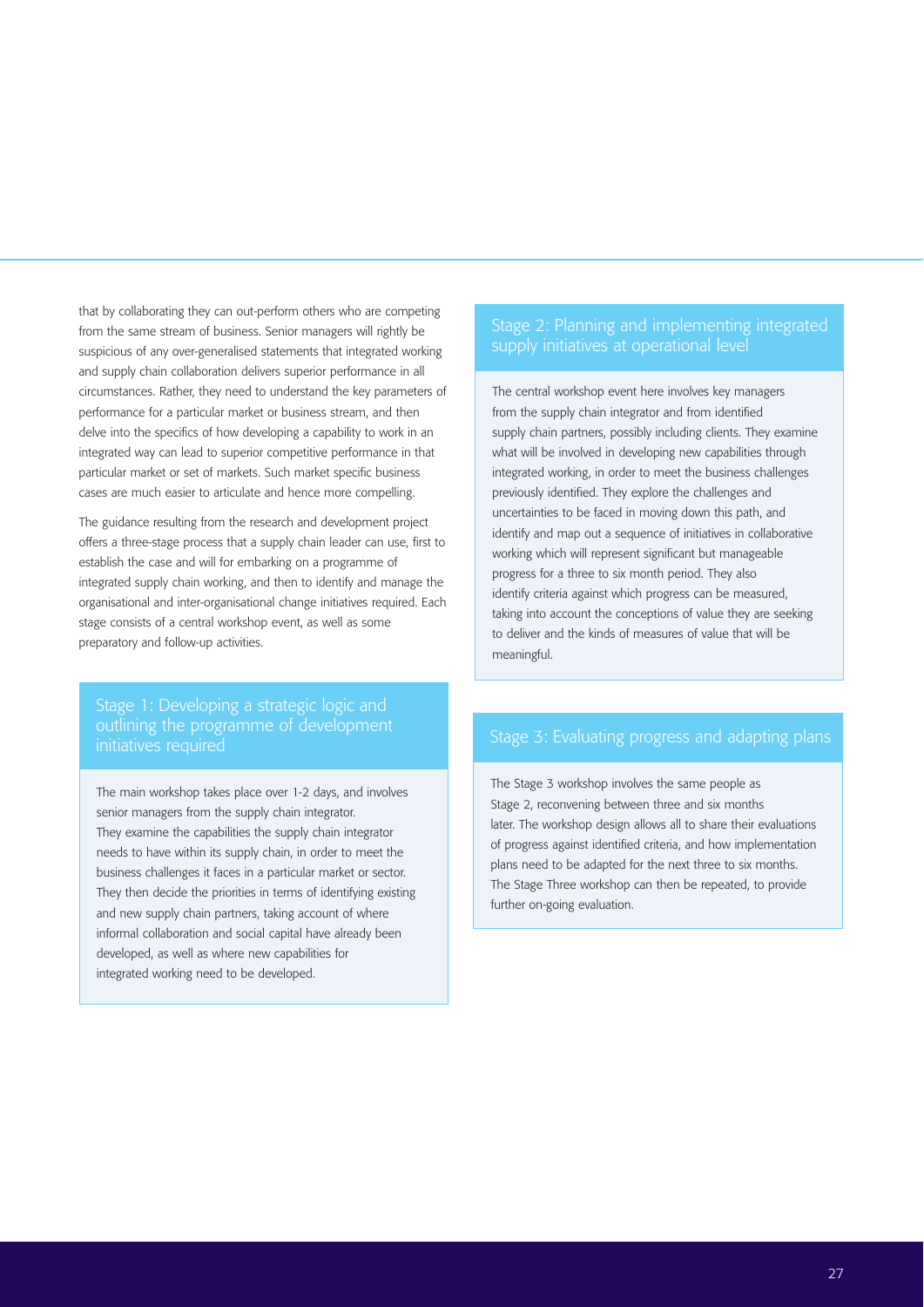# References

- 1. Beamon, B.M. (1999), Measuring Supply Chain Performance, *International Journal of Operations and Production Management,* Vol. 19 (3), 275-292.
- 2. Construction Task Force (1998). *Rethinking Construction: the report of the Construction Task Force,* DETR*.*
- 3. Gibb, A.G.F. & Isack, F. (2001). Client drivers for construction projects: implications for standardisation, *Engineering Construction & Architectural Management.* Vol.8 (1), 46-58.
- 4. Guba, E.C. and Lincoln, Y.S. (1989). Fourth Generation Evaluation. Sage Publications, London.
- 5. Latham, M. (1994). *Constructing the Team,* Department of the Environment, HMSO, London
- 6. Love, P.E.D. and Holt, G.D. (2000). Construction business performance measurement: the SPM alternative, *Business Process Management Journal,* Vol. 6 (5), pp 408-416.
- 7. Nahapiet, J and Ghoshal, S. (1998). Social Capital, intellectual capital and the organisational advantage, *Academy of Management Review,* Vol 23, No. 2, p242-266
- 8. Norris, N. (1990). Understanding educational evaluation, Kogon Page Ltd. London
- 9. Wagner, S.M and Johnson. S.L. (2004). Configuring and managing strategic supplier portfolios *Industrial Marketing Management,* Vol. 33 Issue 8, p717-730.
- 10. Tomkins, C. (2005). *A Finance Director's perspective on performance in the construction industry and possible implications for integrating supply chains,* Integration of the Supply Chain working paper, The Open University Business School, Milton Keynes.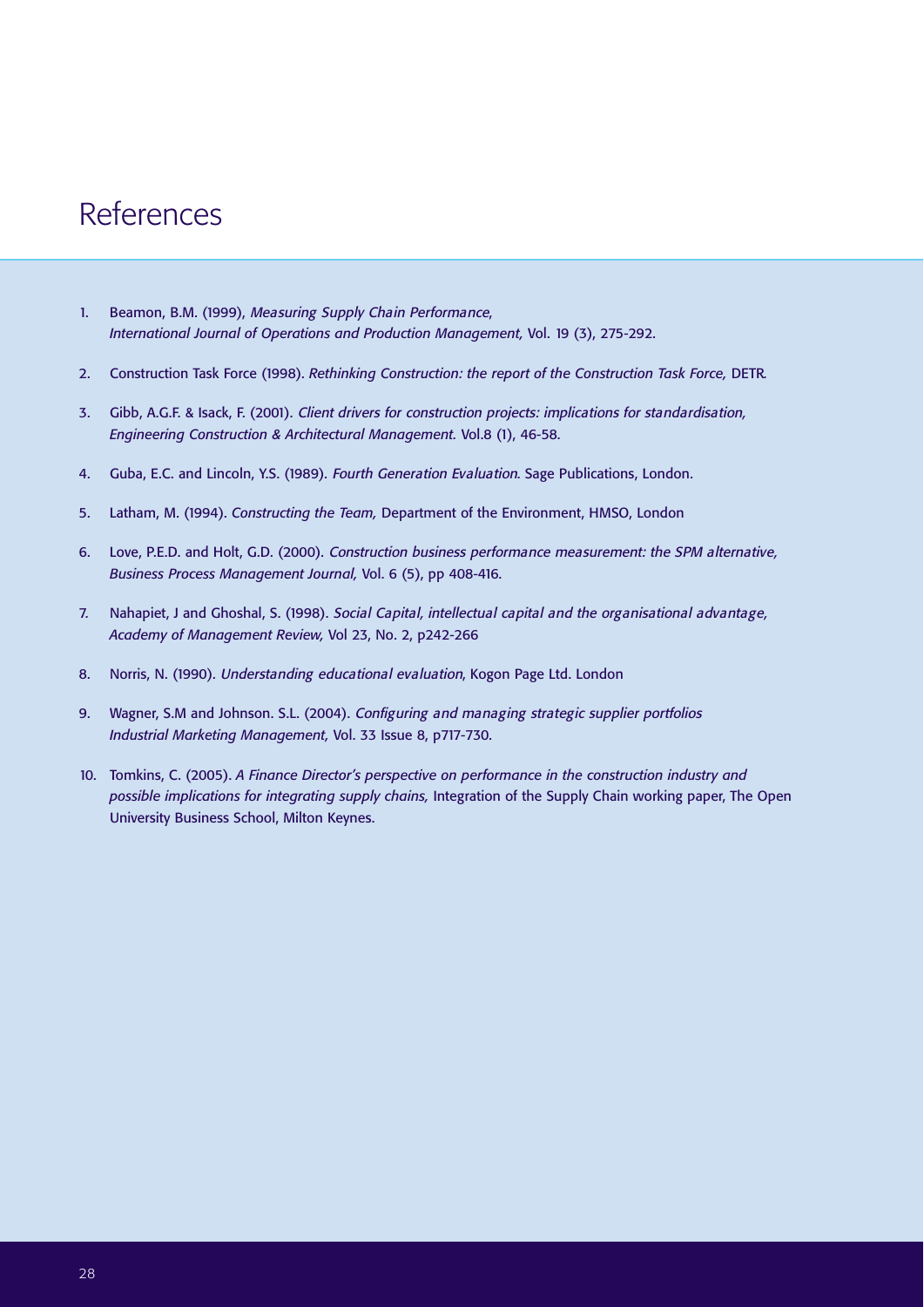# Appendix 1 Appendix 2

### Members of the Action Learning Club

Action Learning Set 1

Manchester City Council

Somerfield

Marshalls

Action Learning Set 2

Faber Maunsell

Interserve Projects

Lloyds TSB

## Contents of the 'Building Down Barriers' handbook

#### Getting started with a project as a client

- Developing the strategic brief
- Selecting a prime contractor
- Deriving the historical through-life cost baseline

#### Getting started with a project as a supply chain integrator

- Selecting supply partners for the project
- Setting incentives and shared savings schemes
- Applying risk management in practice

#### Working together to clarify project values

- Value planning in practice
- Drafting the project brief

#### Collaborating in design and construction

- Forming supply clusters and appointing cluster leaders
- Value Engineering in practice
- Collaborating to plan and sequence design activities
- Collecting and documenting through-life cost data
- Getting started with collaborative costing
- Planning and managing construction to optimise programme and minimise waste
- Forming new teams and inducting new project members
- Proving through-life cost: the compliance plan and proving arrangements

#### Assessing project performance

- Assessing the products a building project
- Assessing business and engineering processes